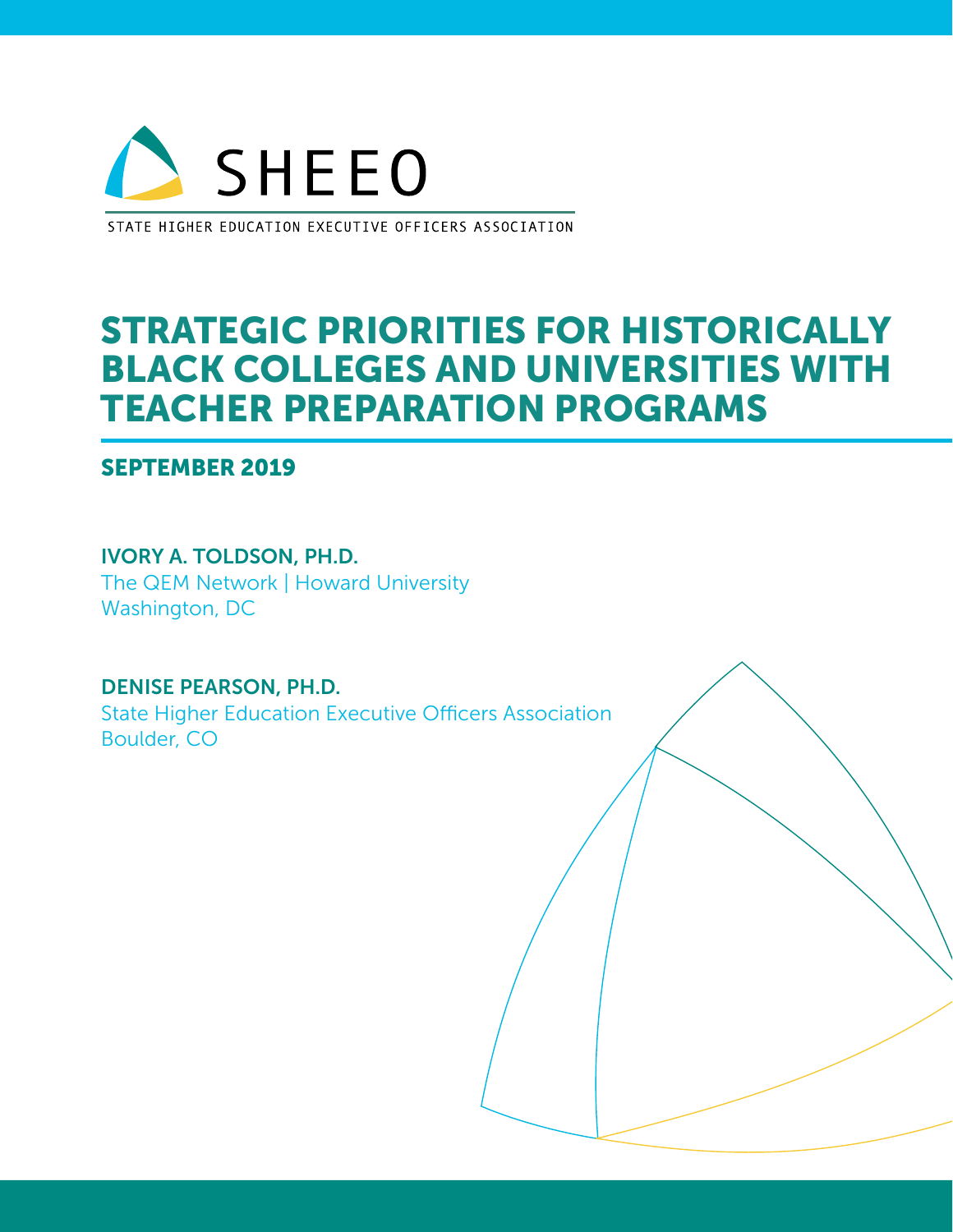## ACKNOWLEDGMENTS

The authors of this report gratefully acknowledge the material contributions of the scholars who contributed to the research presented in this report: Dr. Mercy Mugo, Dr. Ololade Fatunmbi, and Nyla Wofford. Special thanks to Gloria Auer and Annahita Jimmerson for their editorial contributions. We further appreciate the insights and perspectives of the HBCU education deans and director who participated in a semi-structured interview for this report: Dr. Ivan Banks, Dr. Pamela Russ (Interim), Dr. Ronald E. Speight (Interim), and Dr. VerJanis A. Peoples (Director).

#### Graphic Design: [Can of Creative](http://www.canofcreative.com)

Recommended Citation: Toldson, I. A. & Pearson, D. (2019). *Strategic Priorities for Historically Black Colleges and Universities with Teacher Preparation Programs.* Boulder, CO: State Higher Education Executive Officers Association

**Disclaimer:** This report was made possible thanks to generous support from the W.K. Kellogg Foundation. The views and findings expressed in this paper are those of the authors and do not necessarily reflect the views of the Kellogg Foundation.

The State Higher Education Executive Officers (SHEEO) is the national association of the chief executives of statewide governing, policy, and coordinating boards of postsecondary education. Founded in 1954, SHEEO serves its members as an advocate for state policy leadership, a liaison between states and the federal government, and a vehicle for learning from and collaborating with peers. SHEEO also serves as a manager of multistate teams to initiate new programs, and as a source of information and analysis on educational and public policy issues. Together with its members, SHEEO advances public policies and academic practices that enable Americans to attain education beyond high school and achieve success in the 21st century economy.

© 2019 State Higher Education Executive Officers Association (SHEEO)

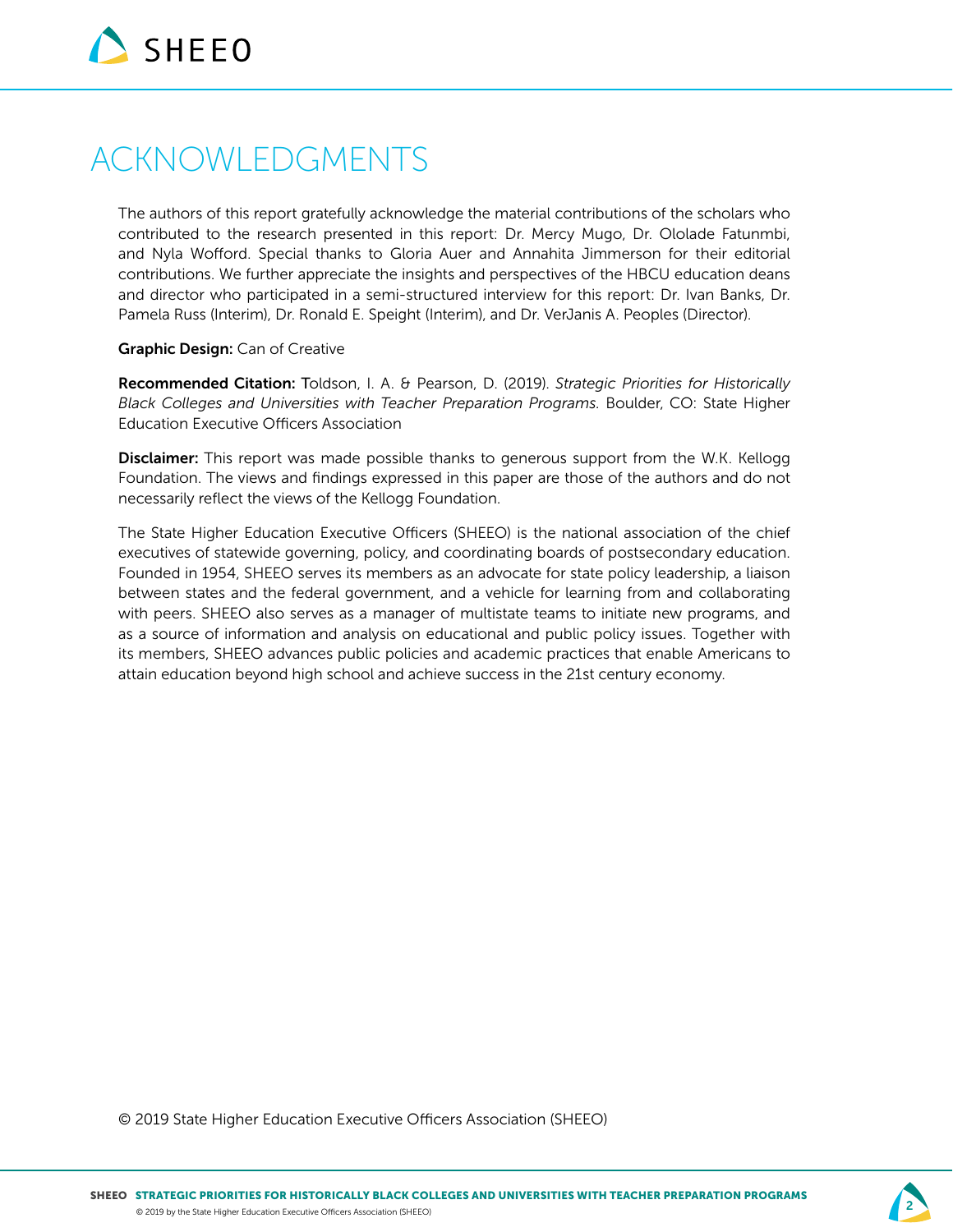# TABLE OF CONTENTS

| Racial disparities in discipline occurring in districts that are adjacent to HBCUs 6 |  |
|--------------------------------------------------------------------------------------|--|
| Racial disparities in college readiness occurring in districts that are              |  |
| Racial disparities in resource allocation in districts that are adjacent to HBCUs7   |  |
|                                                                                      |  |
|                                                                                      |  |
|                                                                                      |  |
|                                                                                      |  |
|                                                                                      |  |
|                                                                                      |  |
|                                                                                      |  |
|                                                                                      |  |
|                                                                                      |  |
|                                                                                      |  |
|                                                                                      |  |
|                                                                                      |  |
|                                                                                      |  |
|                                                                                      |  |
|                                                                                      |  |
|                                                                                      |  |
|                                                                                      |  |
|                                                                                      |  |
|                                                                                      |  |
|                                                                                      |  |
|                                                                                      |  |
| STRATEGIC PRIORITIES FOR HBCUS AND TEACHER PREPARATION PROGRAMS 25                   |  |
|                                                                                      |  |
|                                                                                      |  |
|                                                                                      |  |
|                                                                                      |  |
|                                                                                      |  |
|                                                                                      |  |
|                                                                                      |  |

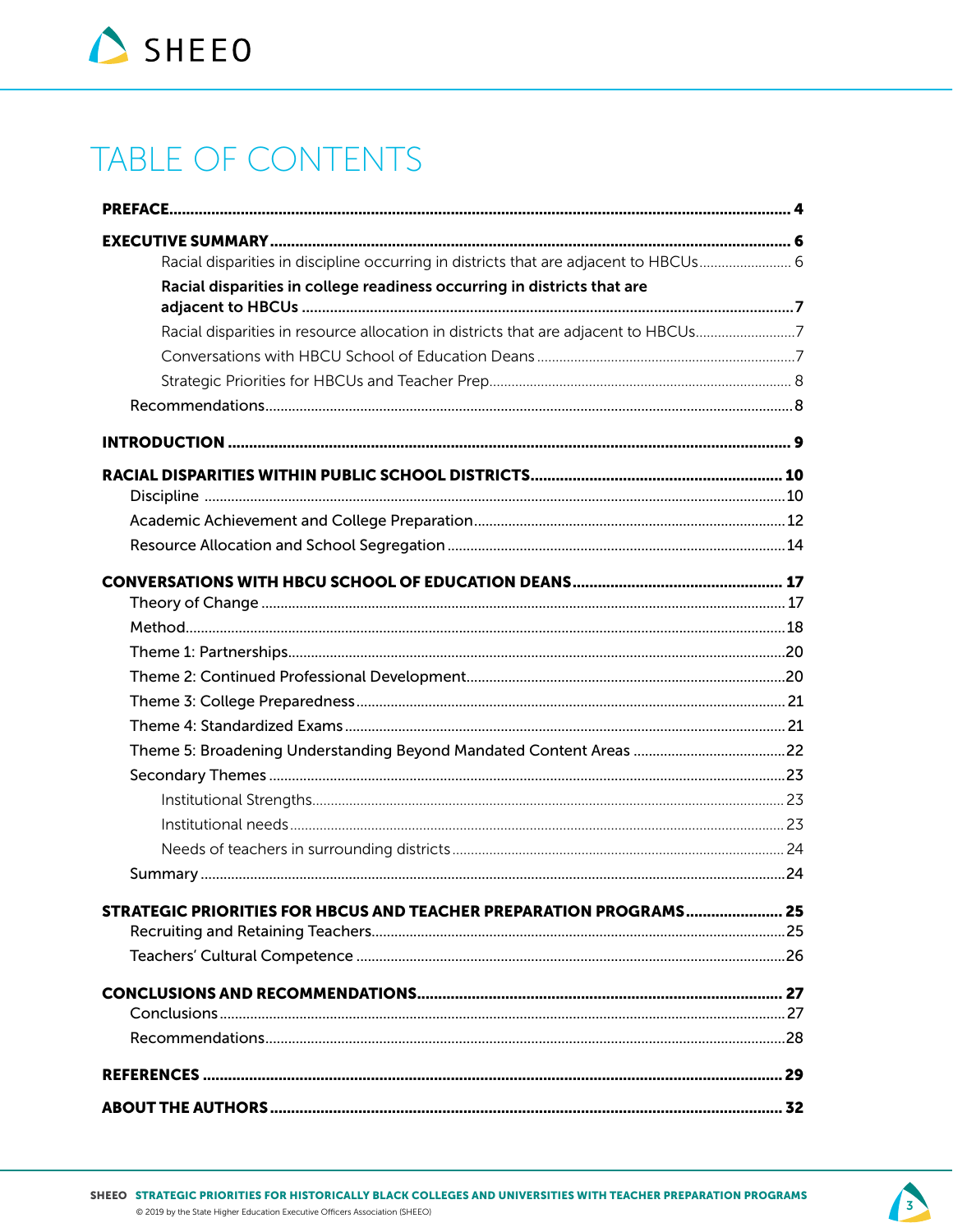<span id="page-3-0"></span>

## PREFACE

The State Higher Education Executive Officers Association's vision, together with its members, includes the promotion of an environment that values higher education and its role in ensuring the equitable education of all Americans, regardless of race/ethnicity, gender, or socioeconomic factors. Demonstration of our commitment to educational equity is at the heart of Project Pipeline Repair: Restoring Minority Male Participation and Persistence in Educator Preparation Programs (the Project). Keenly aware of the intersection between education and almost all other metrics associated with living a quality life, the Project asserted the need to examine foundations of America's system of education — beginning with the teacher pipeline for what I believe are obvious reasons. As a first-generation high school graduate and thus first-generation college graduate, I am intimately aware of the power of education, including its impact on my financial security, health, civic engagement, and a wide range of family matters.

Coupled with a commitment to support states and institutions in their overall efforts to increase educational attainment, this Project has personal meaning for me, as I often reflect on the words of James Baldwin, who once said, "The hope in the world lies in what one demands, not of others, but of oneself." To that end, this work represents the personal demand for demonstrable commitments to advancing policies and practices that reach deep down into structures of educational inequities. In the case of Project Pipeline Repair, the structures are primarily embedded in inequitable teacher pipelines.

Research highlights the critical importance of a racially diverse teaching corps in American schools, especially for the large numbers of students of color confronted with the challenges of growing up amidst low-resourced school districts and communities. The positive impact of teachers of color on the academic achievement of students of color is well documented (Scholes, 2018; Carver-Thomas, D, 2018; Irvine, J.J. and Fenwick, L.T., 2011; and Gershenson, et al., 2017). The impacts include increased participation in dual credit and advanced placement courses, decreased disciplinary disparities, and improved aspirations relative to postsecondary attainment. Furthermore, schools staffed with diverse teachers support the intellectual and social development of White students in an increasingly diverse country. Project Pipeline Repair is an innovative approach to mitigating teacher shortages and increasing the supply of highly qualified minority male teachers to serve in low-wealth school districts.

This study was undertaken as part of a comprehensive approach taken to involve key stakeholders — students, practitioners, researchers, policymakers, and community leaders in a process to examine and make recommendations that lead to policies and practices to increase teacher diversity, mitigate teacher shortages, and shift the narrative about one of the most consequential professions in this country. For some, teaching is the most consequential profession in this country. From the beginning, this study has been upheld by a stellar advisory committee comprised of Dr. Peggy Valentine, Chancellor of Fayetteville State University; Dr. Marvin Lynn, Dean of Portland State University, Graduate School of Education; Dr. Gregory Henderson, Assistant Professor of Education, Winston-Salem State University; Meeka Magee, Teacher, Massachusetts Department of Education; and Caitlin Dennis, SHEEO Coordinator of Grants and Events. I am grateful for their ongoing contributions to this important work.

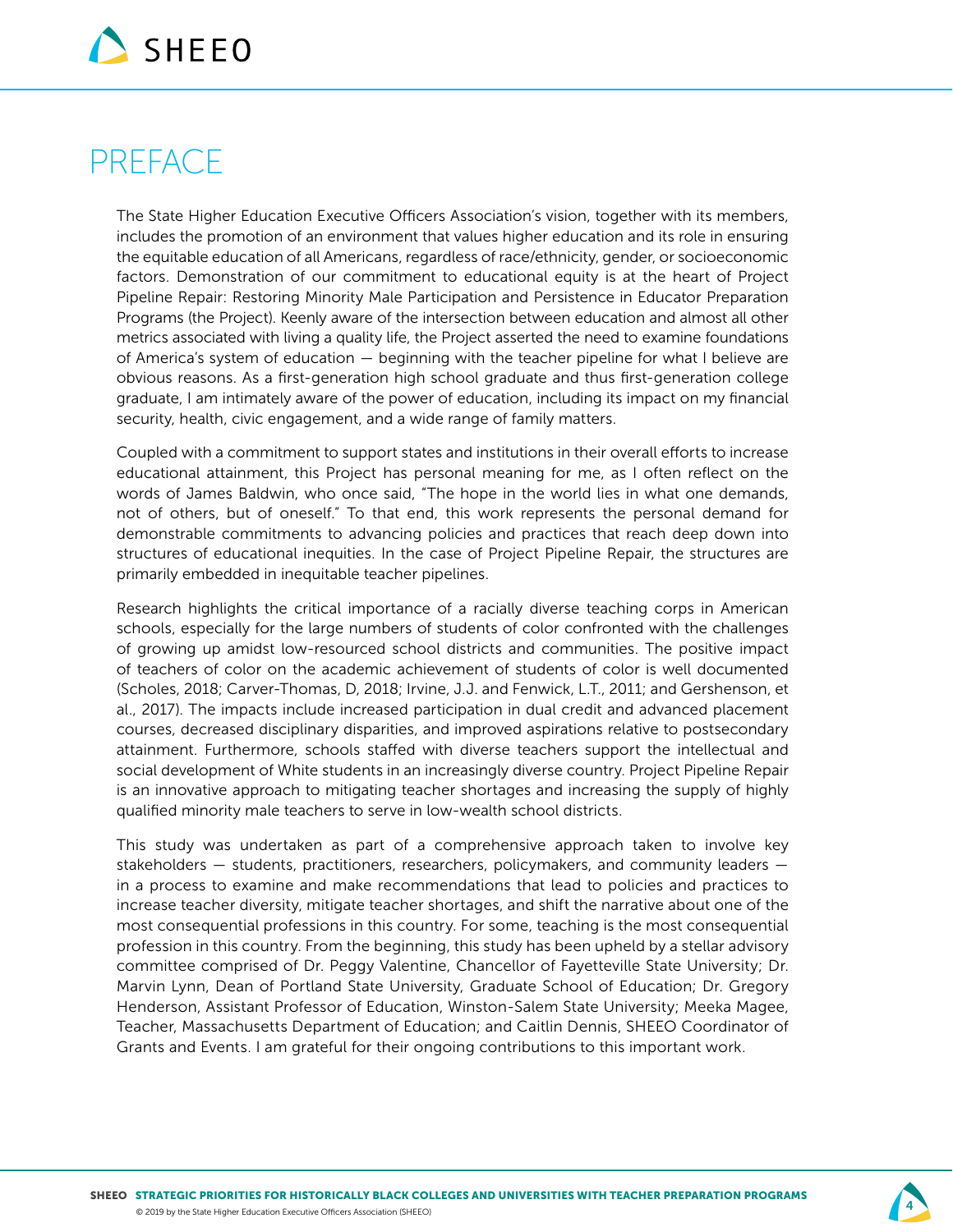

Project Pipeline Repair was made possible through generous funding from the W.K. Kellogg Foundation. I hope you find value in our work, which continues to be a privilege and labor born out of love.

In service and gratitude,

#### Denise Pearson, Ph.D.

Vice President, Academic Affairs and Equity Initiatives State Higher Education Executive Officers Association

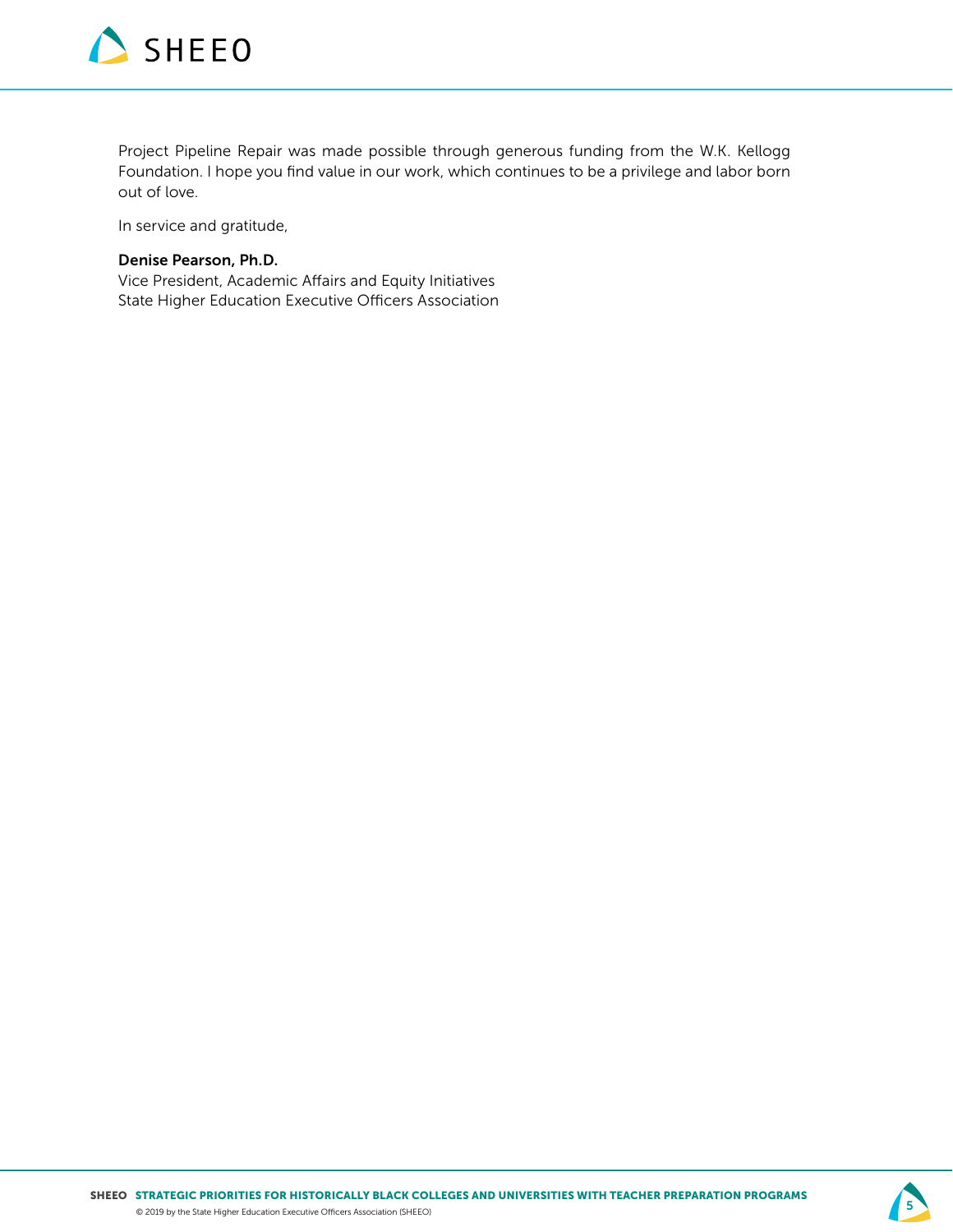## <span id="page-5-0"></span>EXECUTIVE SUMMARY

For this report, we surveyed selected HBCUs and HBCU-adjacent school districts to help state higher education executives and nongovernmental organizations understand what drives successful teacher preparation at HBCUs. Further, the report suggests ways to use HBCUs as resources to resolve longstanding racial disparities and inequities in majority-minority school districts.

Access to equal opportunities for students of all backgrounds is the most critical factor affecting the future of the United States. However, disparities within public education are ubiquitous. Racial disparities within public school districts prevail across all aspects of education, including discipline, academic achievement, college readiness, and resource allocation. Educational equity is widely considered the civil rights challenge of the 21st century. Increased numbers of underrepresented minority teachers from HBCUs will diversify the teacher workforce, which in turn will contribute to America's global competitiveness.

The U.S. Department of Education's Civil Rights Data Collection (CRDC) suggests that opportunity gaps that exist between Black and White students across the country center around three key areas: (1) Schools discipline Black students more harshly by suspending them for behaviors (e.g., tardiness) that rarely result in suspensions among White students; (2) Schools routinely offer Black students a less rigorous curriculum that omits classes required for college admission; and (3) Black students are the most likely to attend school in segregated learning environments that have fewer resources to educate their students.

This report used the CRDC to summarize indicators of the racial disparities in discipline that exist in nine school districts that are adjacent to four HBCUs. The study found that all HBCU-adjacent school districts except for one are majority Black school districts, ranging from 98.8 percent to 51.9 percent.

#### RACIAL DISPARITIES IN DISCIPLINE OCCURRING IN DISTRICTS THAT ARE ADJACENT TO HBCUS

- 1. With respect to out-of-school suspensions, all districts, except one, suspend Black students at a rate that is disproportionately higher than their representation in the student body.
- 2. Black students in many of this these districts also experience expulsions and school-based arrests.
- 3. East Baton Rouge Parish, which is the largest HBCU-adjacent school district that we surveyed, had the largest total number of school-based arrests and expulsions with 737.
- 4. West Baton Rouge Parish, a district of 3,884, expelled 120 students. By comparison, Orangeburg Consolidated School District 5, a district of 6,629 students, expelled 27.

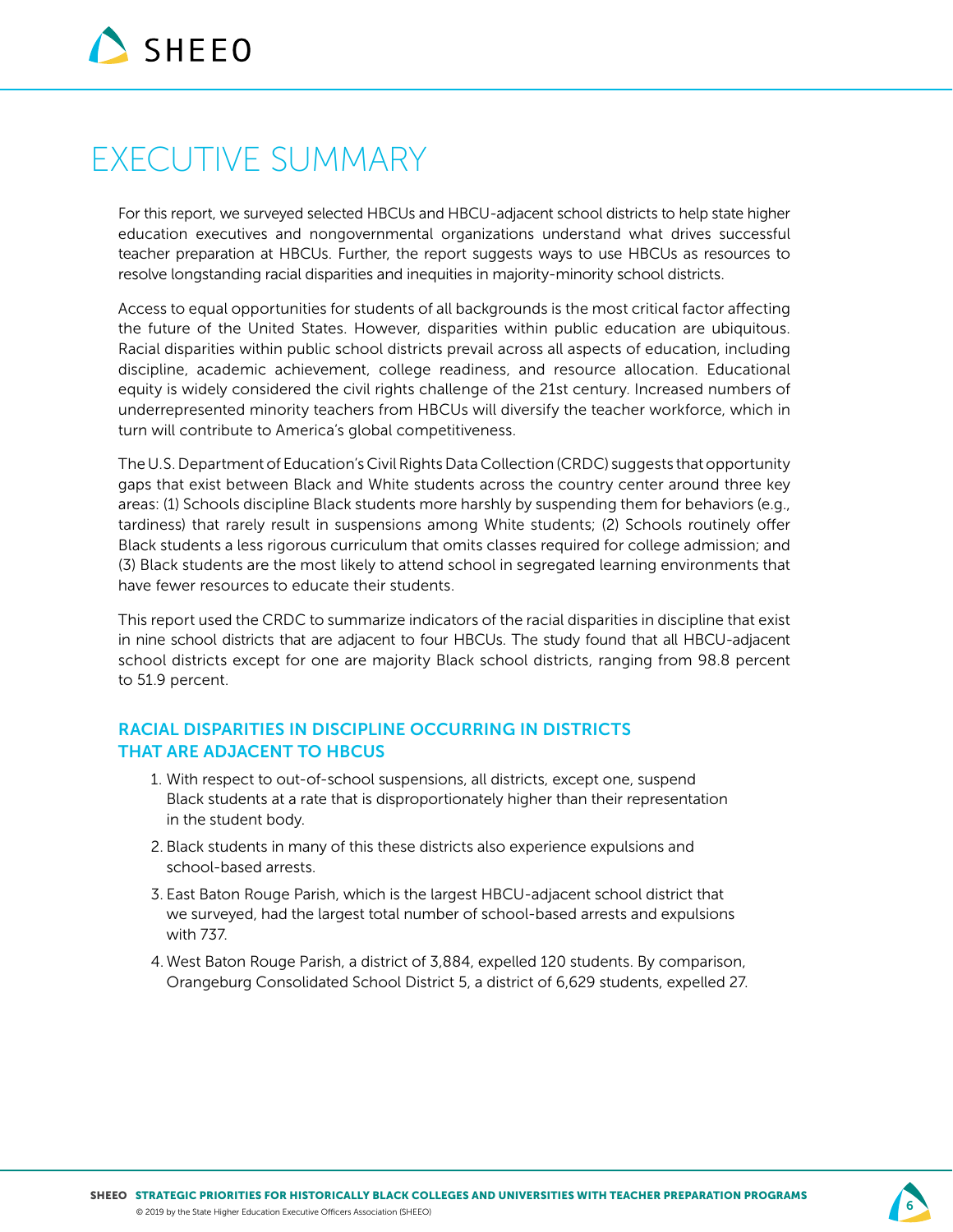#### <span id="page-6-0"></span>RACIAL DISPARITIES IN COLLEGE READINESS OCCURRING IN DISTRICTS THAT ARE ADJACENT TO HBCUS

- 1. Concerning participation in gifted programs, all districts except three enroll Black students at a rate that is disproportionately lower than their representation in the student body.
- 2. Black students in many of these districts also experience lower than expected enrollment in calculus and physics.
- 3. East Baton Rouge Parish, which is the largest HBCU-adjacent school district that we surveyed, had the worst inequities. This district is 78 percent Black, yet gifted programs are only 48 percent Black and calculus enrollment is only 56.9 percent Black.
- 4. A Black student in East Baton Rouge is more likely to be expelled than to take calculus.

#### RACIAL DISPARITIES IN RESOURCE ALLOCATION IN DISTRICTS THAT ARE ADJACENT TO HBCUS

- 1. All districts served had an adequate number of full-time teachers to accommodate the size of the district.
- 2. Issues noted in previous sections suggest that many teachers, who may have the proper licensing and certification requirements and are teaching a manageable number of students, are not prepared to mitigate racial disparities.
- 3. All districts have a small number of counselors, which can reduce opportunities for meaningful engagement with students to prepare them for postsecondary success.

#### CONVERSATIONS WITH HBCU SCHOOL OF EDUCATION DEANS

For this investigation, we compared four HBCUs with teacher preparation programs: University of Arkansas Pine Bluff; Claflin University; Alcorn State University; and Southern University Baton Rouge. Institutional characteristics were explored, and education deans were interviewed for this report. Qualitative data analysis revealed five primary themes and three secondary themes. Themes address institutional strengths and needs, as well as the needs of the surrounding districts and communities, against the backdrop of state mandates and professional standards.

- 1. Partnerships discusses how strong relationships with the surrounding school districts serve as an institutional strength that drives success.
- 2. Continued Professional Development emphasizes the need for continuous growth within teacher education on the part of both the districts and HBCUs.
- 3. College Preparedness addresses a barrier that HBCU teacher education programs face: students are not being prepared to enter the institutions which historically have served them — more specifically, the HBCU teacher preparation programs.
- 4. Standardized Exams addresses another barrier to students: passing examinations, such as the ACT, Praxis and licensure exams, to satisfy program enrollment and/or completion requirements.
- 5. Broadening Understanding Beyond Mandated Content Areas highlights a driver for training quality teachers by challenging their candidates to develop an understanding beyond the content knowledge.

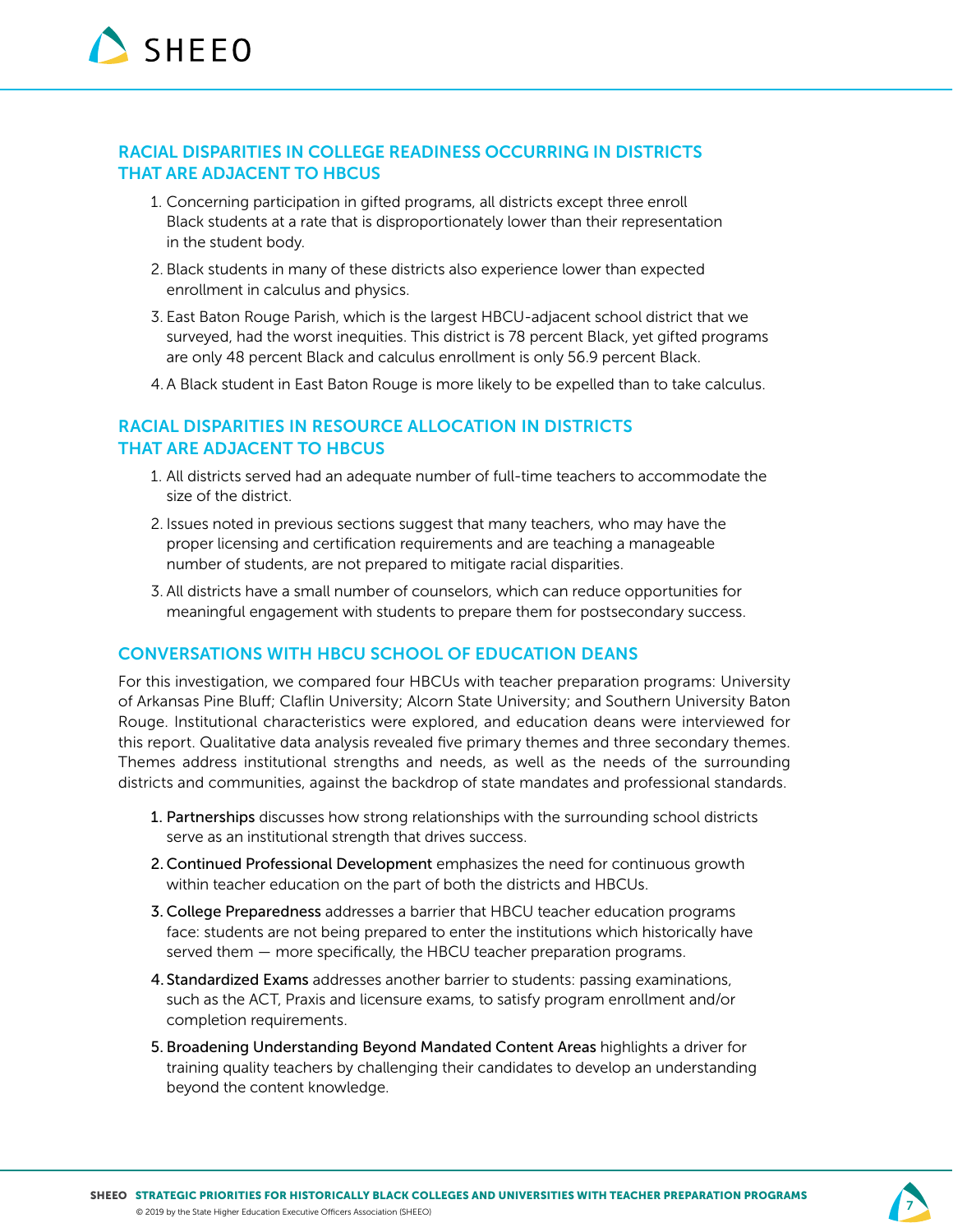- <span id="page-7-0"></span>6. Several secondary themes brought more context and clarity to the primary issues facing HBCU schools of education.
	- a. Institutional Strengths discusses various characteristics of the institutions and the programs that have served as positive factors in their efforts to advance their programs.
	- b. Institutional Needs discusses the need for more freedom, flexibility, and financial support to adequately address the needs of the programs and the surrounding districts.
	- c. Needs of the Surrounding Districts discusses the challenges that districts face recruiting and retaining quality teachers.

#### STRATEGIC PRIORITIES FOR HBCUS AND TEACHER PREP

Educating teachers and shaping their professional worldviews starts in college, so HBCUs should shape their teacher preparation programs to address the needs that have been outlined with research. In the HBCU-adjacent school districts that we surveyed, African American students were the majority and faced the worst inequities. Therefore, it is necessary to increase the opportunities for Black teachers to implement their knowledge and cultural experience in schools.

State higher education executives should consider the causes and implications of the teacher workforce in HBCU-adjacent school districts having significantly different racial and other demographic characteristics than the students they serve. In addition, more information about current teachers is needed to determine what resources are necessary to help teachers provide quality instruction to students.

#### RECOMMENDATIONS

- 1. State higher education executives should explicitly recommend an audit of teacher certification requirements to determine if biases in teacher credentialing are contributing to the lack of diversity in the teacher workforce and an unnecessary and unfair burden on HBCU teacher preparation programs.
- 2. State higher education executives should underscore the role that HBCUs play in preparing principals and counselors to cultivate an environment for teachers to develop cultural competence and enhance empathy and respect for students.
- 3. State higher education executives should identify potential biases in any new strategies to elevate standards for licensure. Newly implemented teacher licensure revisions in the state of Florida recently resulted in hundreds of teachers of color being fired. The new licensing standards also resulted in teachers with high ratings being fired.
- 4. State higher education executives should recommend cultural competency training for teachers statewide and endorse HBCUs with schools of education to provide continuing education training for in-service teachers. Culturally competent teachers invite open and honest dialogue about race and ethnicity in trainings, supervision, and interprofessional dialogue after confronting their own biases, assumptions, and prejudices about other racial or ethnic groups. Culturally competent teachers use professional resources and activities to develop specific skills to accommodate racially and ethnically diverse students.

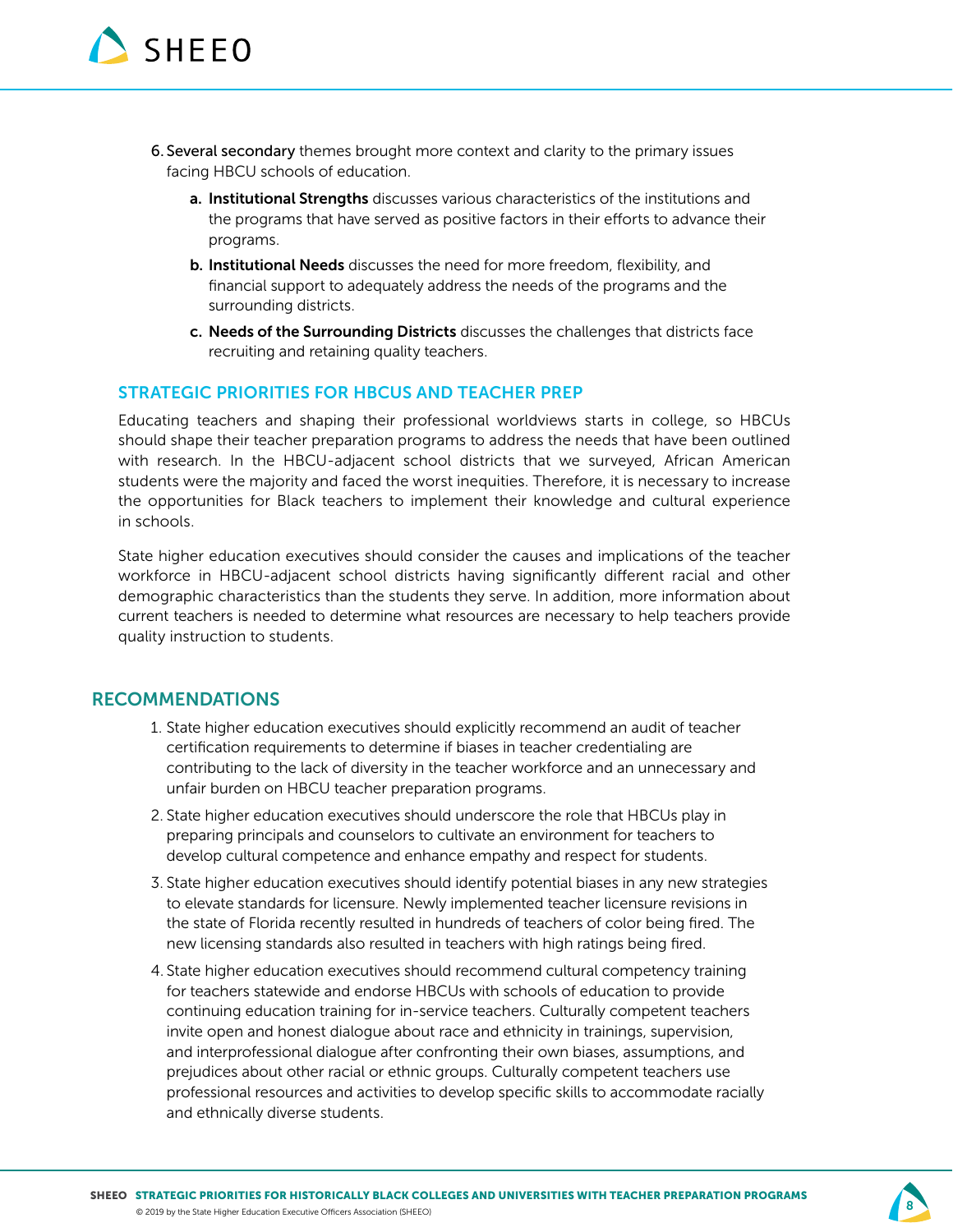## <span id="page-8-0"></span>INTRODUCTION

Access to equal opportunities for students of all backgrounds is the most critical factor affecting the future of the United States. However, disparities within public education are ubiquitous. Racial disparities within public school districts prevail across all aspects of education, including discipline, academic achievement, college readiness, and resource allocation. Educational equity is widely considered the civil rights challenge of the 21st century. This research report surveyed extant research, data, and four HBCU schools of education to help state higher education executives and nongovernmental organizations understand what drives successful teacher preparation at HBCUs.

Increased numbers of underrepresented minority teachers from HBCUs will diversify the teacher workforce, which in turn will contribute to America's global competitiveness. The millennial population, now larger than the baby boomers, is the most racially diverse adult population in U.S. history. By the mid-2040s, the majority U.S. population will be people of color. For the United States to remain globally competitive, we must widen the teacher pipeline and ensure broad participation by Americans of all races. HBCUs are important incubators of teachers of color, however, institutional challenges can undermine HBCUs' best efforts to recruit, retain, and prepare students of color to become teachers.

> According to the National Museum of African American History and Culture, early HBCUs began as institutions to prepare teachers to teach in segregated America. Although their focus has expanded since their critical beginnings, they remain significant producers of the country's teachers of color – particularly African American teachers. As such, they represent a natural partner for this innovative pilot program.

This project can assist with developing tools that help HBCUs to advocate for the resources necessary to provide for their education students.

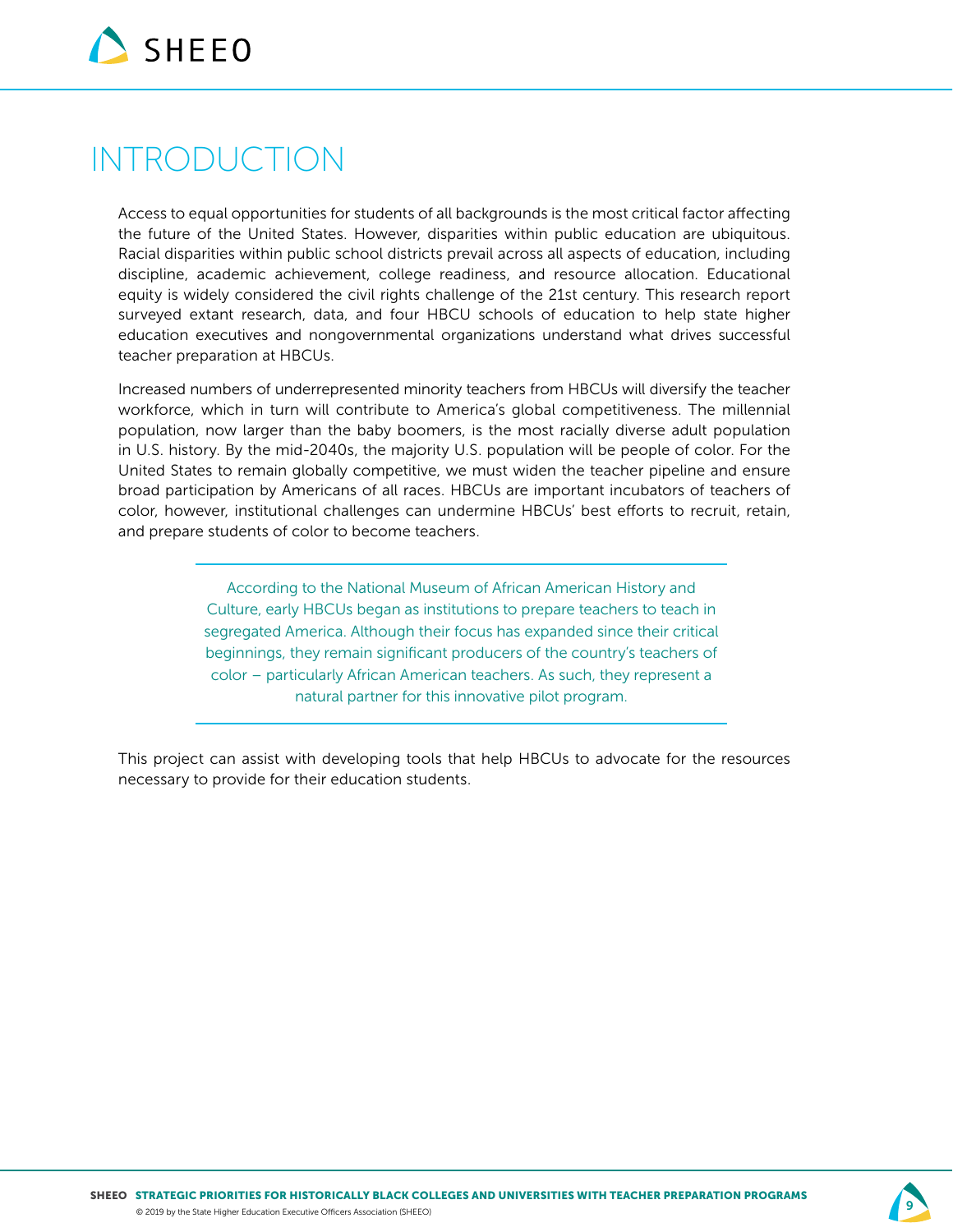### <span id="page-9-0"></span>RACIAL DISPARITIES WITHIN PUBLIC SCHOOL DISTRICTS

The CRDC suggests that opportunity gaps that exist between Black and White students across the country center around three key areas: (1) Schools discipline Black students more harshly by suspending them for behaviors (e.g., tardiness) that rarely result in suspensions among White students; (2) Schools routinely offer Black students a less rigorous curriculum that omits classes required for college admission; and (3) Black students are the most likely to attend school in segregated learning environments that have fewer resources to educate their students. This section reviews the literature on these aspects of racial disparities in school, and analyzes secondary data to determine if these issues occur in HBCU-adjacent school districts.

#### **DISCIPLINE**

Racial disparities in discipline are acute in U.S. public schools. Morris and Perry (2016) note that racial disparities in adulthood, including health, employment, and incarceration, have a close connection to inequalities in academic achievement which arise from unfairly distributed disciplinary measures. Carter, Skiba, Arredondo, and Pollock (2016) argue that despite numerous attempts to counteract bias and stereotypes at schools, activists have not been successful. Due to continuous processes of color blindness, micro-aggression, and implicit bias, African American students nationwide suffer from unfair treatment and more severe disciplinary measures than White students.

> The first step in eliminating racial inequalities in discipline is recognizing their existence.

Statistics on discipline available from a nationwide report are alarming. In most states, Black students are suspended between three and six times more than White students (Groeger et al., 2018). Scholars investigating disparities in school discipline note a variety of negative consequences that may arise. Skiba, Arredondo, and Rausch (2014) report that persistent racial disparities in suspensions lead to low graduation rates and more frequent exposure to the criminal justice system. The situation becomes further aggravated by gender disparities within the racial groups. Notably, the most vulnerable group is Black male students.

Researchers conclude that racial inequality in discipline did not emerge recently but has been evolving for centuries due to many historical events and processes. Carter et al. (2016) mention that slavery, forced migration, and other factors that promoted unfair treatment of Black people created social and economic discrimination. Racial disparities are hard to overcome because of the unwillingness of many Americans to admit their existence. Hence, to eliminate the prevalence of discipline inequalities, the society in general, and the system of education specifically, should first engage in a conversation about the problem.

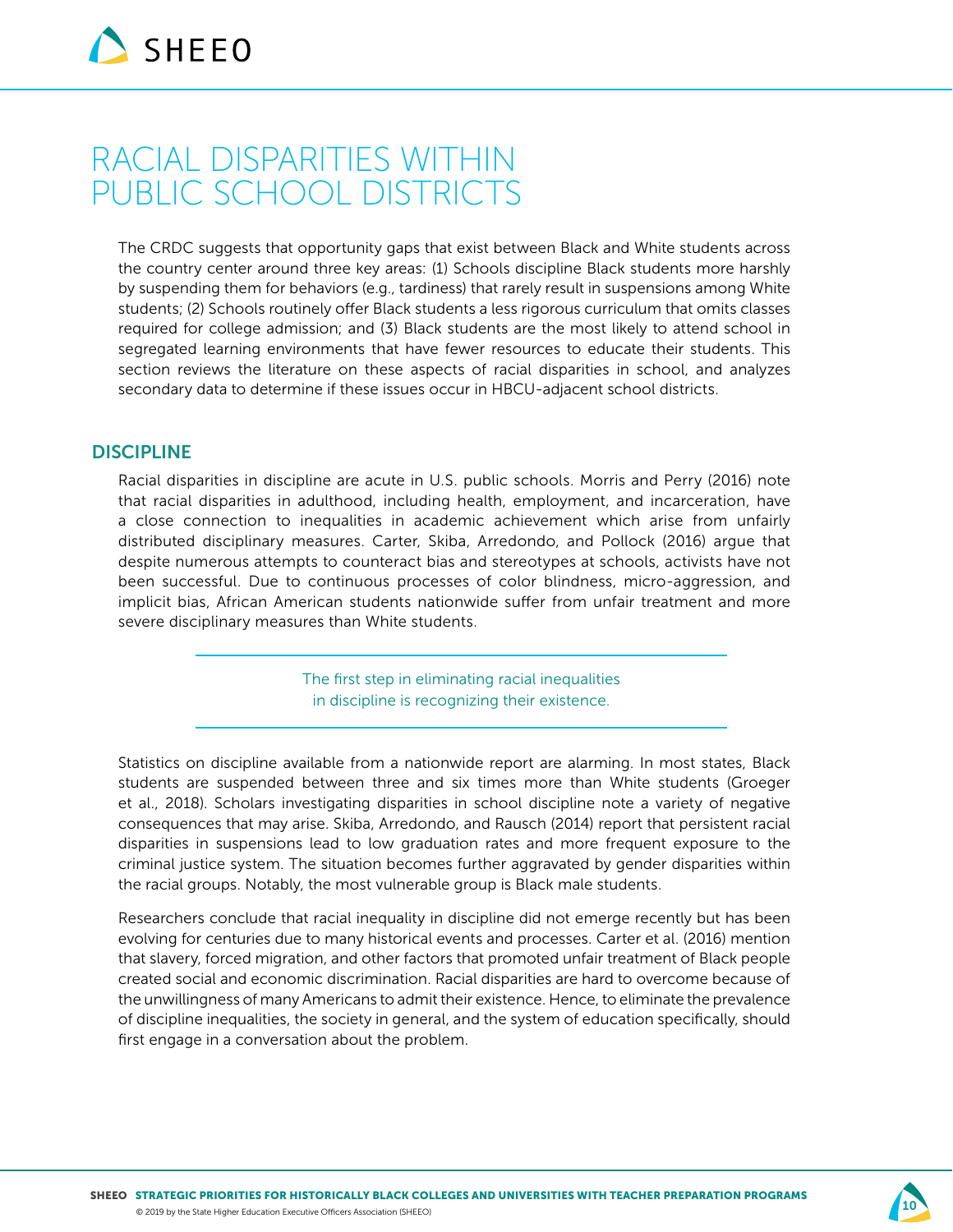#### *TABLE 1* RACIAL DISPARITIES IN DISCIPLINE OCCURRING IN DISTRICTS THAT ARE ADJACENT TO HBCUS

| <b>HBCU</b>                                 | <b>ADJACENT</b><br><b>SCHOOL</b><br><b>DISTRICT</b> | <b>TOTAL</b><br><b>ENROLLMENT</b> | $\overset{\%}{\text{BLACK}}$ | <b>TOTAL N</b><br>OUT-OF-<br><b>SCHOOL</b><br><b>SUSPENSIONS</b> | % BLACK OUT-<br>OF-SCHOOL<br><b>SUSPENSIONS</b> | <b>Total N</b><br><b>Expulsions</b> | % Black<br><b>Expulsions</b> | <b>Total N Students</b><br><b>Referred to Law</b><br>Enforcement |
|---------------------------------------------|-----------------------------------------------------|-----------------------------------|------------------------------|------------------------------------------------------------------|-------------------------------------------------|-------------------------------------|------------------------------|------------------------------------------------------------------|
| Alcorn State<br>University                  | Watson<br>Chapel<br>School<br><b>District</b>       | 2,603                             | 74.8%                        | 285                                                              | 83.2%                                           | 18                                  | 100%                         | $\overline{7}$                                                   |
|                                             | Pine Bluff<br>School<br><b>District</b>             | 1,485                             | 98.8%                        | 248                                                              | 95.2%                                           | $\mathbf 0$                         | 0%                           | 60                                                               |
| University of<br>Arkansas at<br>Pine Bluff  | Claiborne<br>County<br>School<br>District           | 4,507                             | 95.6%                        | 518                                                              | 99.2%                                           | 9                                   | 100%                         | 100                                                              |
|                                             | Dollarway<br>School<br><b>District</b>              | 1,295                             | 92.5%                        | 448                                                              | 95.1%                                           | 6                                   | 100%                         | $\mathbf{0}$                                                     |
| Claflin<br>University                       | Orangeburg<br>Consolidated<br>School<br>District 3  | 2,883                             | 87.2%                        | 1,006                                                            | 90%                                             | 10                                  | 100%                         | $\overline{4}$                                                   |
|                                             | Orangeburg<br>Consolidated<br>School<br>District 4  | 3,766                             | 45.5%                        | 804                                                              | 59.3%                                           | 76                                  | 55.3%                        | 15                                                               |
|                                             | Orangeburg<br>Consolidated<br>School<br>District 5  | 6,629                             | 87.1%                        | 1,355                                                            | 92.3%                                           | 27                                  | 100%                         | $\mathbf{0}$                                                     |
| Southern<br>University and<br>A & M College | East Baton<br>Rouge Parish                          | 42,609                            | 78.1%                        | 599                                                              | 94.7%                                           | 737                                 | 90.8%                        | 109                                                              |
|                                             | West Baton<br>Rouge Parish                          | 3,884                             | 51.9%                        | 62                                                               | 77.4%                                           | 120                                 | 79.2%                        | $\mathbf{0}$                                                     |

Note: Data from the U.S. Department of Education Civil Rights Data Collection (CRDC), which collects and reports data on key education and civil rights issues in public schools. (<https://ocrdata.ed.gov>) (Survey Year: 2015)

*Table 1* displays indicators of the racial disparities in discipline that exist in nine school districts that are adjacent to four HBCUs. All HBCU-adjacent school districts except for one are majority Black school districts, ranging from 98.8 percent to 51.9 percent. With respect to out-of-school suspensions, all districts except one suspend Black students at a rate that is disproportionately higher than their representation in the student body. Black students in many of these districts also experience expulsions and school-based arrests. East Baton Rouge Parish, which is the largest HBCU-adjacent school district that we surveyed, had the largest total number of school-based arrests and expulsions with 737. Interestingly, West Baton Rouge Parish, a district of 3,884, expelled 120 students. By comparison, Orangeburg Consolidated School District 5, a district of 6,629 students, expelled 27.

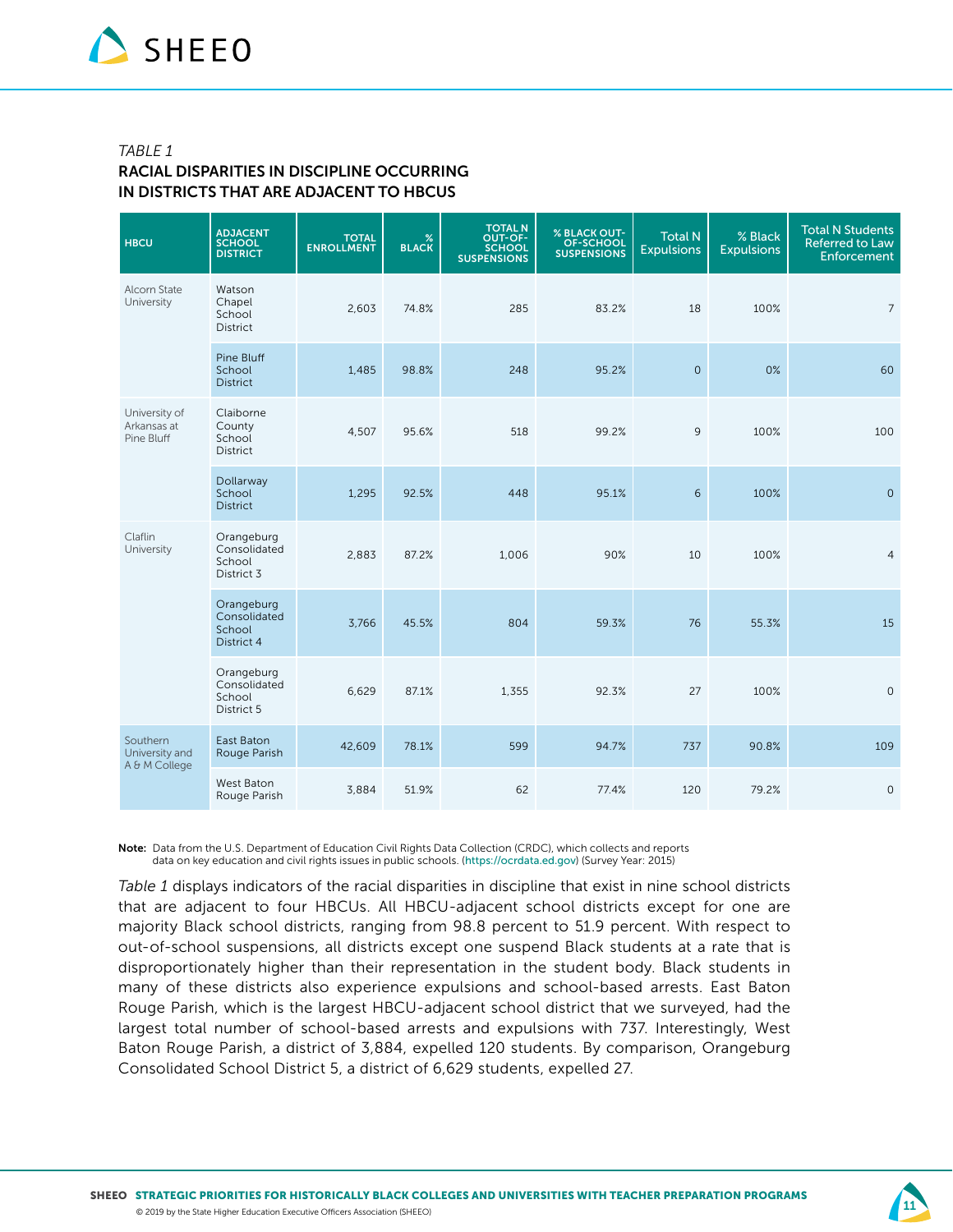<span id="page-11-0"></span>

#### ACADEMIC ACHIEVEMENT AND COLLEGE PREPARATION

According to statistical data, the rate of academic opportunity is higher among White students than among Non-White students. For instance, White learners are 1.8 times more likely than African Americans to be in advanced placement classes (Groeger et al., 2018). Furthermore, as Grissom and Redding (2016) note, high-achieving Black students are underrepresented in gifted programs. As the U.S. Department of Education reported in 2009, Black students constituted 16.7 percent of the general student population, but only 9.8 percent of Blacks participated in gifted programs (Grissom & Redding, 2016).

The underrepresentation of African American students in gifted programs, in addition to dual credit opportunities, relates to lower achievement among this learner group. However, the unfair distribution of students in gifted programs occurs because of other negative issues. For instance, Black students' families are less likely than White families to obtain information about the processes for being identified for gifted programs (Grissom & Redding, 2016). Further, African American families rarely have access to a private psychologist or some other specialist who could assess their child's abilities. Data available on elementary school students indicates that only 83 percent of Black children attend schools with gifted programs in contrast to 91 percent of Asians, and 90 percent of Whites (Grissom & Redding, 2016). At the school level, African American learners are more likely to remain unnoticed compared to White students. Teachers are among the core determinants selecting children to participate in gifted programs. Educators make referrals, thus playing "a gatekeeping role" in the process of allocating students to gifted programs (Grissom & Redding, 2016, p. 1).

Academic achievement is the factor that predicts students' ability to enter a college upon graduation from school. As Bryant (2015) remarks, the attainment of a college degree is a fundamental solution to eliminate poverty and close the wealth gap between Whites and Blacks living in the USA. In modern society, the acquisition of postsecondary education has become a prerequisite of success in the job market.

> Researchers predict that by 2020, nearly 66 percent of jobs will require a college degree, 30 percent of them calling for at least a bachelor's degree (Bryant, 2015). Thus, under these circumstances, more young people should complete a college degree to be able to find a well-paying job. Still, too many Black students leave high school without the proper level of preparation to enter college.

The insufficient readiness of African American students to obtain a college education is one of the burdens of the modern educational system. What is more, due to demographic shifts, the majority of U.S. students are Non-Whites (Bryant, 2015). Therefore, not preparing Non-White students for college will have negative consequences for the nation's economy and labor market. It is common practice to attribute Black students' poor performance in school to family issues and cultural and environmental divergences (Bryant, 2015). However, a far more important factor, which, unfortunately, does not receive substantial attention, is deficiencies of school systems (Bryant, 2015). Thus, it is necessary to analyze these flaws to find out how the U.S. system of education might focus on them.

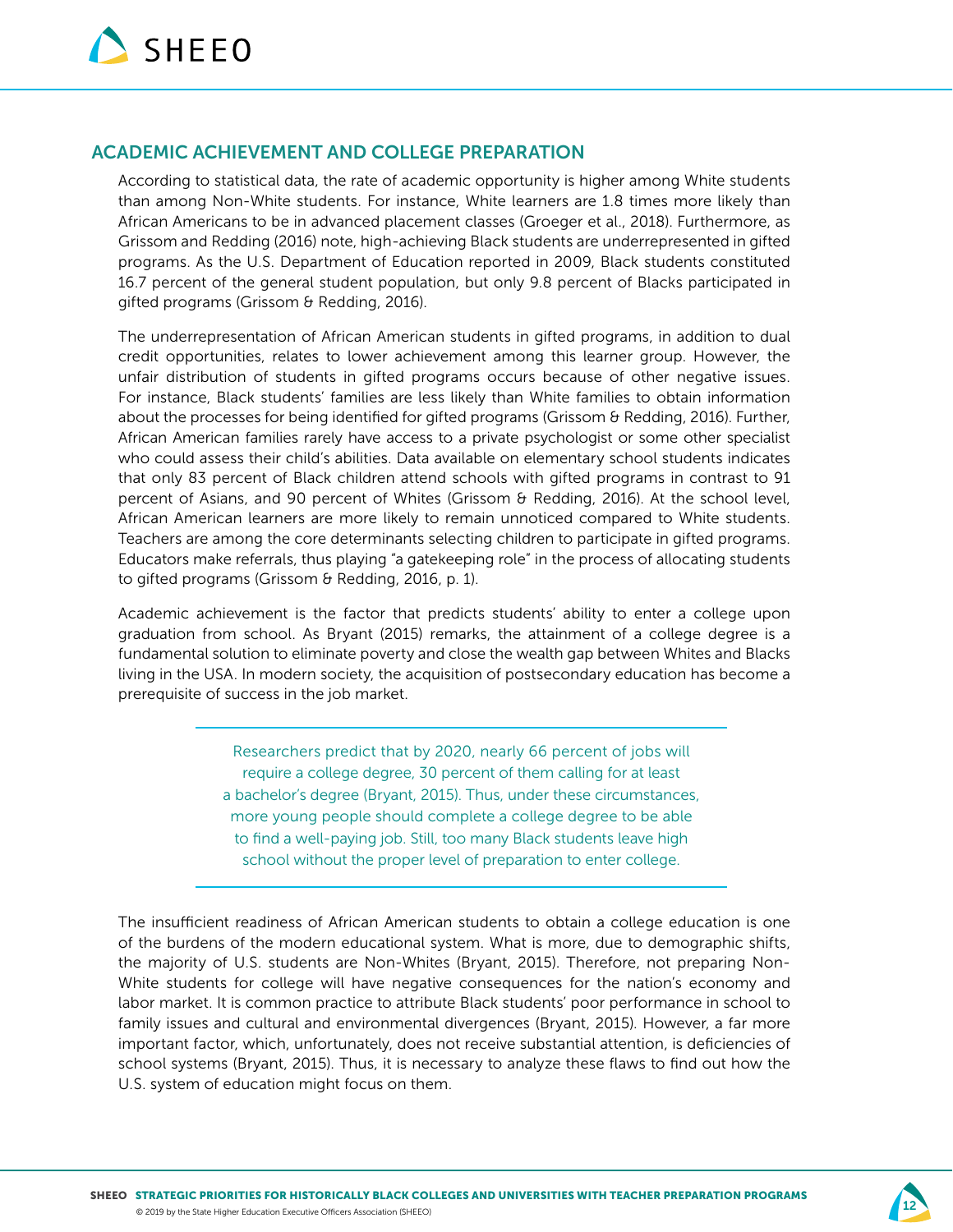

*TABLE 2*

Scholars identify three principle educational problems that play essential roles in students' readiness to enter college. These difficulties are insufficient access to preparatory courses, school counselors, and experienced educators (Bryant, 2015). The first aspect concerns the need for rigorous courses where students can improve their content knowledge and enrich their higher-order thinking skills. Participation in such courses can enhance students' college readiness. However, as Bryant (2015) notices, minority students do not have enough access to these opportunities. The second aspect is the role of school counselors, who provide an essential advantage for those seeking a college education. School counselors serve as learners' advocates and encourage students to pursue their cherished academic dreams. However, as Bryant (2015) reports, school counselors frequently discourage Black students from pursuing a college degree by demonstrating no interest or belief in their knowledge and skills. Lastly, experienced teachers can promote students' knowledge and college readiness.

African American students often do not have access to schools with teachers who are invested in inculcating knowledge and establishing positive relationships with Black students. In addition, most Black students are first-generation college students (Black, Cortes, & Lincove, 2015; Bryant, 2015). Therefore, to increase college readiness among African American students, it is necessary to alter the system of education by providing Black students with access to schools with experienced teachers and knowledgeable counselors.

| <b>HBCU</b>                                 | <b>ADJACENT SCHOOL</b><br><b>DISTRICT</b>              | <b>TOTAL</b><br><b>ENROLLMENT</b> | <b>% BLACK</b> | <b>% BLACK IN</b><br><b>GIFTED &amp;</b><br><b>TALENTED</b> | <b>TOTAL N</b><br><b>STUDENTS IN</b><br><b>CALCULUS</b> | <b>Total Black</b><br>Students in<br><b>Calculus</b> |
|---------------------------------------------|--------------------------------------------------------|-----------------------------------|----------------|-------------------------------------------------------------|---------------------------------------------------------|------------------------------------------------------|
| Alcorn State<br>University                  | <b>Watson Chapel</b><br><b>School District</b>         | 2,603                             | 74.8%          | 55.2%                                                       | $\star$                                                 | $\star$                                              |
|                                             | <b>Claiborne County</b><br><b>School District</b>      | 1,485                             | 98.8%          | 100%                                                        | 19                                                      | 19                                                   |
| University of<br>Arkansas at<br>Pine Bluff  | Pine Bluff School<br><b>District</b>                   | 4,507                             | 95.6%          | 96.3%                                                       | 25                                                      | 25                                                   |
|                                             | Dollarway School<br><b>District</b>                    | 1,295                             | 92.5%          | 91.9%                                                       | $\star$                                                 | $\star$                                              |
| Claflin<br>University                       | Orangeburg<br>Consolidated<br><b>School District 3</b> | 2.883                             | 87.2%          | 74.5%                                                       | 13                                                      | 13                                                   |
|                                             | Orangeburg<br>Consolidated<br><b>School District 4</b> | 3,766                             | 45.5%          | 20.1%                                                       | 14                                                      | $\overline{4}$                                       |
|                                             | Orangeburg<br>Consolidated<br><b>School District 5</b> | 6.629                             | 87.1%          | 88.2%                                                       | 34                                                      | 26                                                   |
| Southern<br>University and<br>A & M College | East Baton Rouge<br>Parish                             | 42,609                            | 78.1%          | 48.2%                                                       | 852                                                     | 485                                                  |
|                                             | West Baton Rouge<br>Parish                             | 3,884                             | 51.9%          | 36.2%                                                       | 24                                                      | $\overline{4}$                                       |

#### RACIAL DISPARITIES IN COLLEGE PREPARATION OCCURRING IN SCHOOL DISTRICTS THAT ARE ADJACENT TO HBCUS

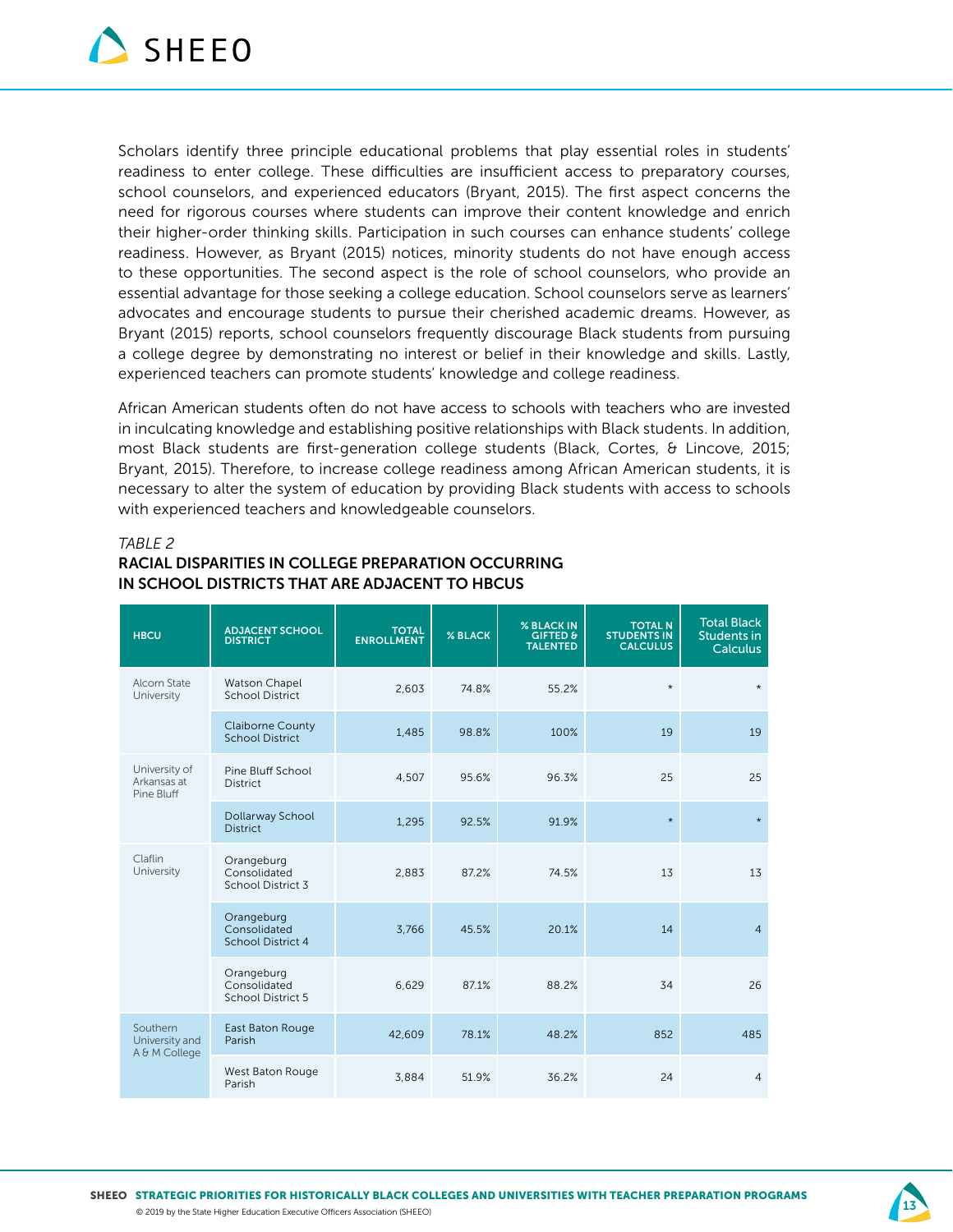<span id="page-13-0"></span>

#### *TABLE 2* CONTINUED

| <b>HBCU</b>                                 | <b>ADJACENT SCHOOL</b><br><b>DISTRICT</b>              | <b>Total N Students</b><br>in Physics | <b>Total Black</b><br><b>Students</b><br>in Physics | % Black<br>in Physics |
|---------------------------------------------|--------------------------------------------------------|---------------------------------------|-----------------------------------------------------|-----------------------|
| Alcorn State<br>University                  | <b>Watson Chapel</b><br><b>School District</b>         | 19                                    | 13                                                  | 68.4%                 |
|                                             | <b>Claiborne County</b><br><b>School District</b>      | 19                                    | 19                                                  | 100%                  |
| University of<br>Arkansas at<br>Pine Bluff  | Pine Bluff School<br><b>District</b>                   | 25                                    | 25                                                  | 100%                  |
|                                             | Dollarway School<br><b>District</b>                    | 21                                    | 19                                                  | 90.5%                 |
| Claflin<br>University                       | Orangeburg<br>Consolidated<br><b>School District 3</b> | 30                                    | 28                                                  | 93.3%                 |
|                                             | Orangeburg<br>Consolidated<br><b>School District 4</b> | 54                                    | 28                                                  | 51.9%                 |
|                                             | Orangeburg<br>Consolidated<br><b>School District 5</b> | 102                                   | 81                                                  | 79.4%                 |
| Southern<br>University and<br>A & M College | East Baton Rouge<br>Parish                             | 913                                   | 690                                                 | 75.6%                 |
|                                             | West Baton Rouge<br>Parish                             | 11                                    | $\overline{4}$                                      | 36.4%                 |

Note: Data from the U.S. Department of Education Civil Rights Data Collection (CRDC), which collects and reports data on key education and civil rights issues in public schools. (<https://ocrdata.ed.gov>) (Survey Year: 2015)

\* Values not reported.

*Table 2* displays indicators of the racial disparities in college preparation that exist in nine school districts that are adjacent to four HBCUs. Concerning participation in gifted programs, all districts except three enroll Black students at a rate that is disproportionately lower than their representation in the student body. Black students in many of these districts also experience lower than expected enrollment in calculus and physics. East Baton Rouge Parish, which is the largest HBCU-adjacent school district that we surveyed, had the worst inequities. This district is 78 percent Black, yet gifted programs are only 48 percent Black and calculus enrollment is only 56.9 percent Black. A Black student in East Baton Rouge is more likely to be expelled than to take calculus.

#### RESOURCE ALLOCATION AND SCHOOL SEGREGATION

Racial segregation and student achievement are closely linked (Reardon, 2016). African American students, as well as other minority groups, frequently become isolated in schools where socioeconomic and racial segregation prevail (Flashman, 2014). Over 80 percent of Black students attend majority-minority schools, with more than 60 percent of their classmates living in lowincome families (Flashman, 2014). Scholars associate segregation patterns with the achievement gap. In the past, scholars considered school segregation and resource allocation intertwined (Gamoran & An, 2016), finding schools attended by African American students did not receive adequate resources.

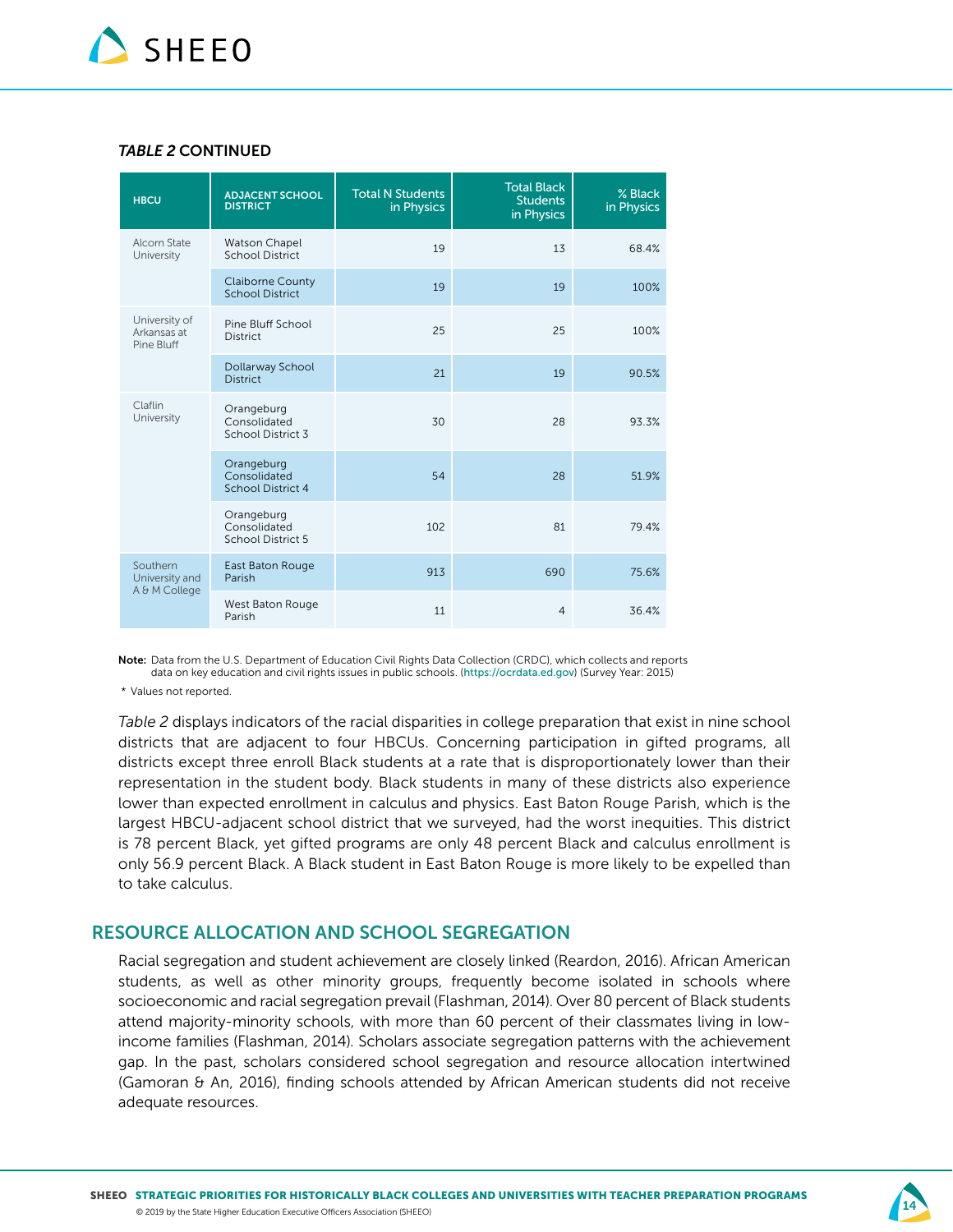

The politics of school segregation presupposes that students belonging to minority ethnic groups attend certain types of schools that typically do not attract socially and economically advantaged populations. According to Munk, McMillan, and Lewis (2014), many people consider low-income and minority learners as those with poor learning outcomes. Researchers distinguish between several problems related to school segregation. First, schools with many Black students must deal with more needs, such as emotional, educational, medical, and physical (Munk et al., 2014). Second, such schools often do not have enough non-commercial resources. Next, these schools also have difficulty hiring and retaining qualified teachers. Another issue is that there may be disunity between the dominant school culture and those of minority students (Munk et al., 2014). Furthermore, segregated schools may suffer from low student and teacher engagement levels.

Since segregation has a direct effect on students' achievement, it is vital to analyze the types of this negative phenomenon and the reasons for their emergence. Reardon (2016) offers an elaborate classification of school segregation types, including school and residential segregation, between-school and between-district types, and students' exposure to poor neighbors or classmates. There are two main ways of measuring segregation: exposure and unevenness. Exposure, or isolation, measures indicate the average socioeconomic or racial structure of schools or neighborhoods of the students (Reardon, 2016). For instance, the median rate of Black students in an African American child's school or neighborhood represents the measure of racial isolation.

Meanwhile, the unevenness measure explains the disparity in the median socioeconomic or racial school arrangement between students with different racial backgrounds (Reardon, 2016). Therefore, while exposure measures characterize the context of students of some race, unevenness measures express the varieties in average circumstances between the two racial groups. Simply put, unevenness measures are the varieties of exposure measures.

Segregation is partially responsible for the achievement gap existing between White and Black students. According to Gamoran and An (2016), the No Child Left Behind project, which was initiated to set guidelines for performance, revealed dramatic statistics regarding many schools. Specifically, a growing number of schools could not meet the standards. One of the principle reasons for such a failure was that schools with a high degree of minority students demonstrated low scores. Therefore, it is evident that segregation produces a negative effect on Black students' achievement. To eliminate the prevalence of such outcomes, it is necessary to reduce the level of school segregation in the U.S.

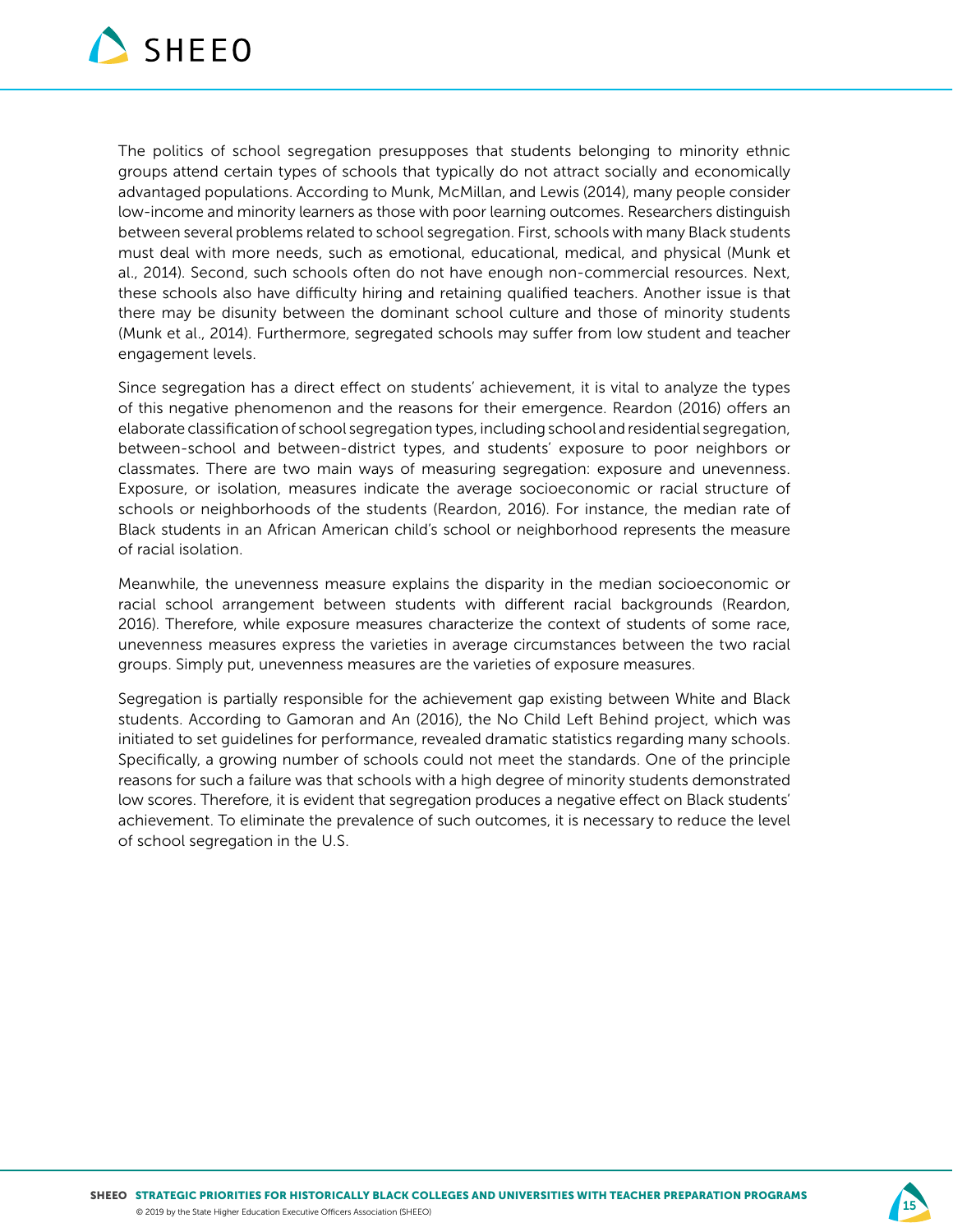#### *TABLE 3* RACIAL DISPARITIES IN RESOURCE ALLOCATION IN DISTRICTS THAT ARE ADJACENT TO HBCUS

| <b>HBCU</b>                                 | <b>ADJACENT</b><br><b>SCHOOL</b><br><b>DISTRICT</b> | <b>TOTAL</b><br><b>ENROLLMENT</b> | <b>TOTAL</b> | <b>TOTAL</b><br><b>COUNSELORS</b><br>$($ FTE $)$ | <b>% TEACHERS</b><br><b>MEETING</b><br><b>ALL STATE</b><br><b>LICENSING AND</b><br><b>CERTIFICATION</b><br><b>REQUIREMENTS</b><br>$($ FTE $)$ | % Teachers<br>in 1st Year<br>of Teaching<br>$($ FTE $)$ | <b>Teachers</b><br>Absent ><br>10 Days of<br>the School<br>Year (FTE) | <b>Students to</b><br><b>Teachers</b><br>(FTE) Ratio |
|---------------------------------------------|-----------------------------------------------------|-----------------------------------|--------------|--------------------------------------------------|-----------------------------------------------------------------------------------------------------------------------------------------------|---------------------------------------------------------|-----------------------------------------------------------------------|------------------------------------------------------|
| Alcorn State<br>University                  | Watson<br>Chapel<br>School<br><b>District</b>       | 2,603                             | 169          | 8                                                | 99.4                                                                                                                                          | 1.8                                                     | 84                                                                    | 15:1                                                 |
|                                             | Pine Bluff<br>School<br><b>District</b>             | 1,485                             | 97           | $\overline{4}$                                   | 96.9                                                                                                                                          | 5.2                                                     | 59                                                                    | 15:1                                                 |
| University of<br>Arkansas at<br>Pine Bluff  | Claiborne<br>County<br>School<br><b>District</b>    | 4,507                             | 331          | 12                                               | 99.4                                                                                                                                          | 5.4                                                     | 50                                                                    | 14:1                                                 |
|                                             | Dollarway<br>School<br><b>District</b>              | 1,295                             | 101          | 5                                                | 76.9                                                                                                                                          | 12.8                                                    | 10                                                                    | 13:1                                                 |
| Claflin<br>University                       | Orangeburg<br>Consolidated<br>School<br>District 3  | 2,883                             | 227          | 11                                               | 100                                                                                                                                           | 5.3                                                     | 92                                                                    | 13:1                                                 |
|                                             | Orangeburg<br>Consolidated<br>School<br>District 4  | 3.766                             | 249          | 12                                               | 99.6                                                                                                                                          | 4.4                                                     | 89                                                                    | 15:1                                                 |
|                                             | Orangeburg<br>Consolidated<br>School<br>District 5  | 6,629                             | 363          | 21                                               | 99.5                                                                                                                                          | 5                                                       | 95                                                                    | 18:1                                                 |
| Southern<br>University and<br>A & M College | East Baton<br>Rouge Parish                          | 42,609                            | 3033         | 103                                              | 96                                                                                                                                            | 6.7                                                     | 983                                                                   | 14:1                                                 |
|                                             | West Baton<br>Rouge Parish                          | 3,884                             | 355          | 11                                               | 82.3                                                                                                                                          | 2.3                                                     | 59                                                                    | 11:1                                                 |

Note: Data from the U.S. Department of Education Civil Rights Data Collection (CRDC), which collects and reports data on key education and civil rights issues in public schools. (<https://ocrdata.ed.gov>) (Survey Year: 2015)

*Table 3* displays indicators of racial disparities in resource allocation in nine school districts that are adjacent to four HBCUs. All districts served had an adequate number of full-time teachers to accommodate the size of the district. However, issues noted in previous sections suggest that many teachers, who may have the proper licensing and certification requirements and are teaching a manageable number of students, are not adequately prepared to mitigate racial disparities. In addition, all districts have a small number of counselors, which can reduce opportunities for meaningful engagement with students to adequately prepare them for postsecondary success.

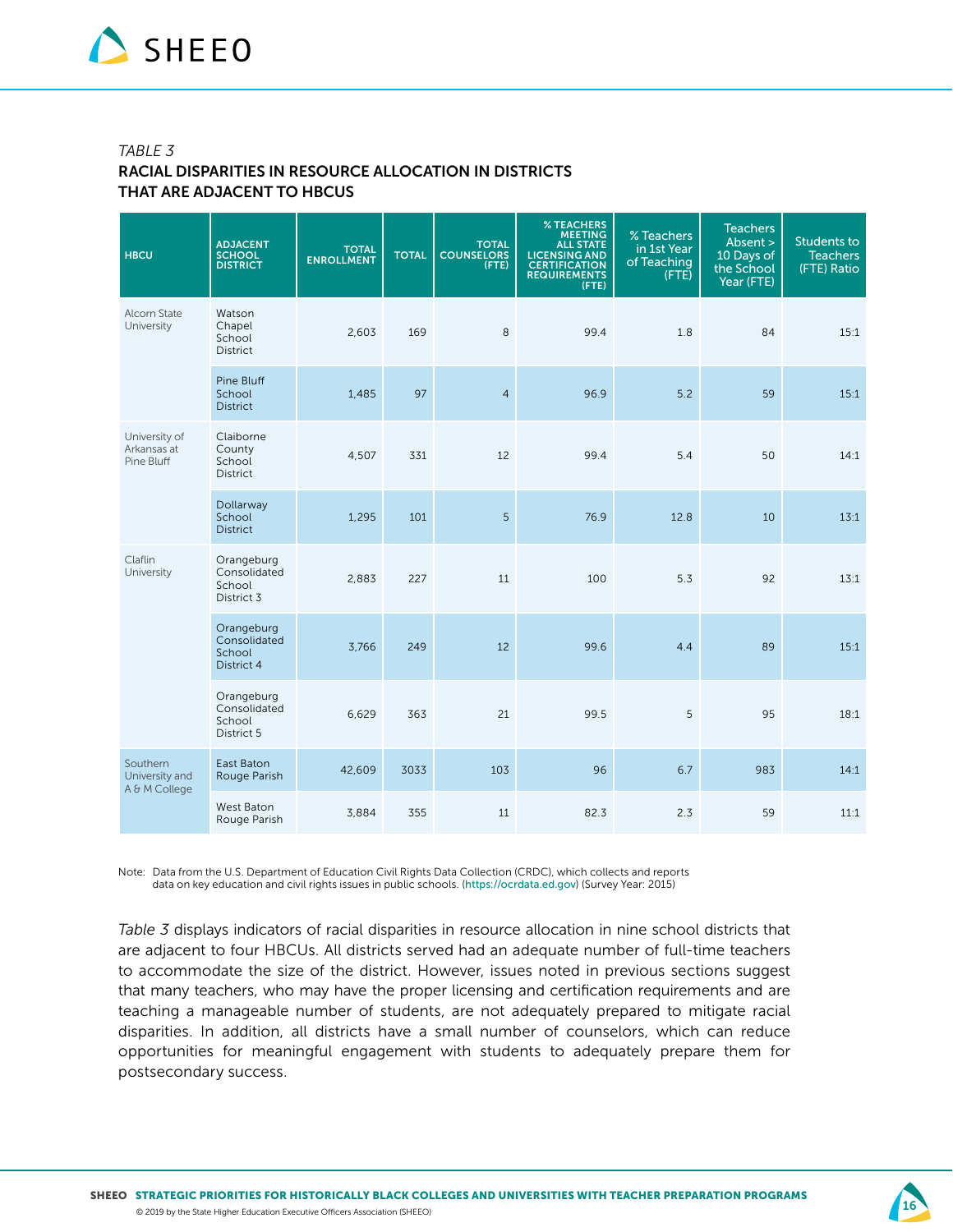### <span id="page-16-0"></span>CONVERSATIONS WITH HBCU SCHOOL OF EDUCATION DEANS

#### THEORY OF CHANGE

This study is grounded in institutional theory, a sociological framework that examines the influence of institutional contexts on the structures of organizations (Meyer & Rowan, 1977, Tolbert & Zucker, 1996), as well as critical race theory. For this report, we are interested in the institutional context of HBCU policies and programs, which can serve as powerful traditions that influence students' motivation and desire to achieve against the backdrop of racial inequities in K-12 education. Theoretically, HBCUs have formal organizational structures with both symbolic and action-generating aspects. The symbolic aspects (e.g., mission and executive leadership) influence HBCUs' structures and practices and are motivated by the need for legitimacy and survival. Understanding formal HBCU structures from this perspective enabled our research team to explore new dynamics in the causes and implications for HBCUs producing more underrepresented education majors who eventually become teachers.

The study used secondary data analysis and interviews with school of education deans to help state executives, state lawmakers, state agencies, and nongovernmental organizations understand the best ways to support HBCUs with teacher preparation programs. Following, is a visual model that illustrates the relationship between various important entities and the ability of HBCUs to implement robust teacher preparation programs that can diversify the teacher workforce with quality and qualified teachers who serve the unique needs of diverse school districts. Investing in HBCU teacher preparation programs also helps to set new priorities for the institutions as well as school districts.



*FIGURE 1*

**Figure 1:** A visual model that illustrates the relationship between state government and the ability of HBCUs to implement robust teacher preparation programs that can diversify the teacher workforce with quality and qualified teachers who serve the unique needs of diverse school districts.

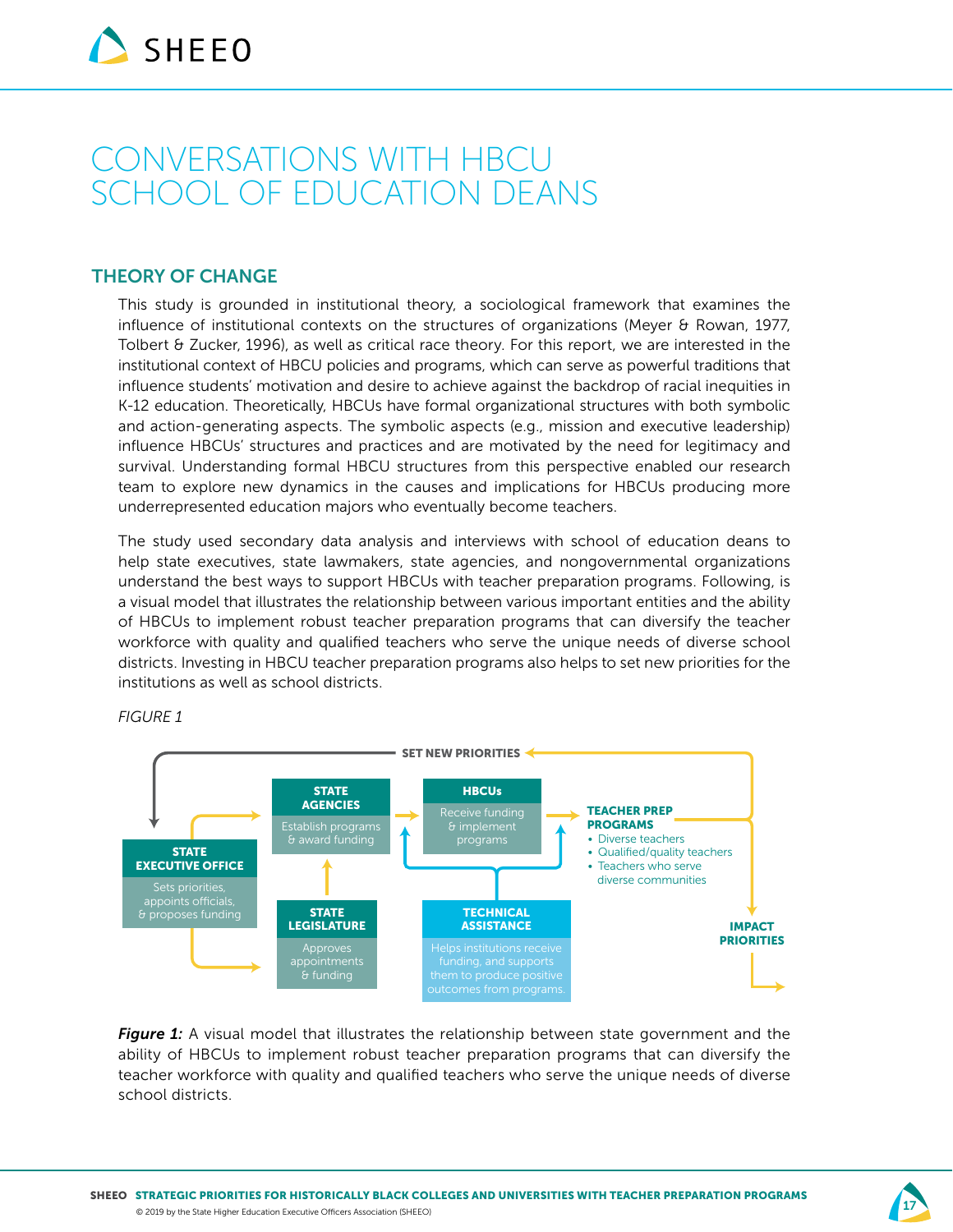<span id="page-17-0"></span>

#### **METHOD**

For this investigation, we compared four HBCUs with teacher preparation programs: University of Arkansas Pine Bluff; Claflin University; Alcorn State University; and Southern University Baton Rouge. Institutional characteristics were explored and education deans were interviewed for this report.

Institutional characteristics were derived from our observations and analysis of data from the Integrated Postsecondary Education Data System (IPEDS). IPEDS consists of nine interrelated survey instruments that gather data over three collection periods (fall, winter, and spring) annually. Specific contributing factors that we explored with IPEDS prior to our interviews included: enrollment patterns, retention and graduation rates, funding, human capital, and infrastructure. This information gave us context for the interviews but is not included in this report. Secondary data sources were also used to understand racial disparities in the school districts adjacent to the participating HBCUs.

We interviewed senior administrators at four HBCU schools of education. Researchers engaged an external entity to transcribe the interview data. Upon receipt of the interview transcription, the research team embarked on understanding the qualitative data through a series of activities including organizing the data, generating themes and patterns, searching for alternative explanations for the data, and writing the report. Researchers drew on this analysis to further identify preliminary themes and create coding categories.

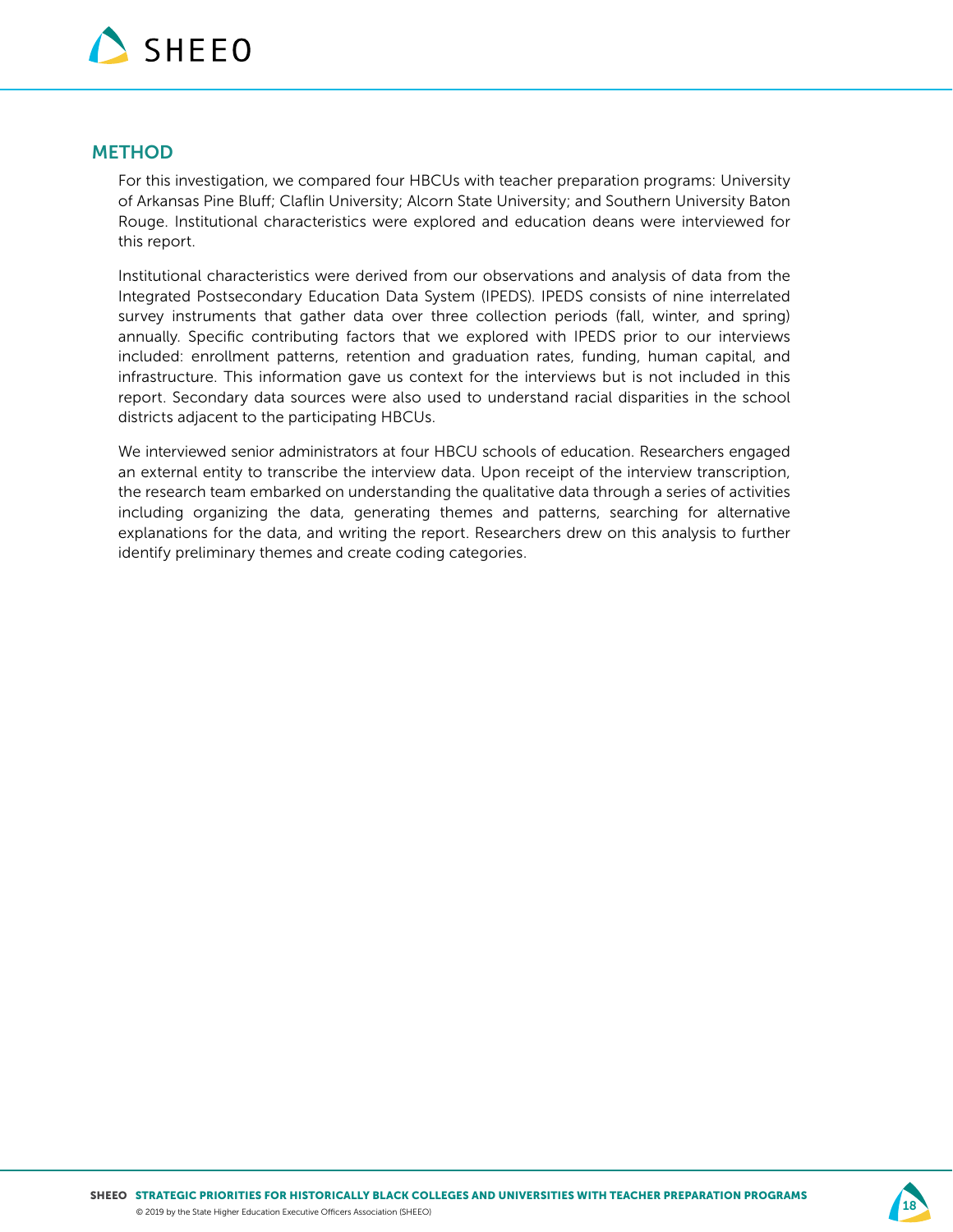#### *TABLE 4*

#### HBCUS INTERVIEWED TO UNDERSTAND STRATEGIC PRIORITIES FOR HISTORICALLY BLACK COLLEGES AND UNIVERSITIES WITH TEACHER PREPARATION PROGRAMS

| <b>HBCU</b>                                 | <b>CITY, STATE</b> | <b>TOTAL</b><br><b>ENROLLMENT</b> | <b>EDUCATION DEAN</b>                 | <b>EDUCATION DEGREES OFFERED</b>                                                                                                                                                                                                                                                                                                                                                                                                    |
|---------------------------------------------|--------------------|-----------------------------------|---------------------------------------|-------------------------------------------------------------------------------------------------------------------------------------------------------------------------------------------------------------------------------------------------------------------------------------------------------------------------------------------------------------------------------------------------------------------------------------|
| Alcorn State<br>University                  | Alcorn State, MS   | 3.716                             | Dr. Ivan Banks                        | <b>BACHELOR'S</b><br>• Elementary Education (BS)                                                                                                                                                                                                                                                                                                                                                                                    |
|                                             |                    |                                   |                                       | <b>MASTER'S</b><br>• Elementary Education, Early Childhood & Reading (MS)<br>• Secondary Education (MS)<br>• Secondary Education: Special Education (MS)<br>• Secondary Education: School Counseling (MS)<br>• Secondary Education: Clinical Mental Health (MS)<br>• Education with an emphasis on Athletic Administration<br>and Coaching (MS)<br>• Teaching (Elementary & Secondary) (MA)<br>• Specialist in Elementary Education |
| University of<br>Arkansas at<br>Pine Bluff  | Pine Bluff, AR     | 2.612                             | Dr. Pamela Russ (Interim)             | <b>BACHELOR'S</b><br>• Elementary Education, K-6 (BS)<br>• Middle Level Education (BS)<br>• Secondary Education (BS)<br>• Special Education (BS)<br>• Rehabilitative Services (BS)<br>• Health and Physical Education (K-12 Teaching Option<br>with Coaching Endorsement) (BS)<br>• Health and Physical Education (Wellness Option)<br>(non-teaching) (BS)                                                                          |
|                                             |                    |                                   |                                       | <b>MASTER'S</b><br>• Elementary Education (ME)<br>• Secondary Education (Four Specialties: English Education;<br>Mathematics Education; Science Education; Social Studies<br>Education) (ME)<br>• Teaching (Four Specialties: Board Range; Elementary<br>Level Education; Middle-Level Education; Secondary Level<br>Education) (MA)<br>• Health and Physical Education (ME)                                                        |
| Claflin<br>University                       | Orangeburg, SC     | 2.129                             | Dr. Ronald E. Speight<br>(Interim)    | <b>BACHELOR'S</b><br>• Early Childhood Education (BS)<br>• Elementary Education (BS)<br>• Middle Level Education (BS)<br>• PK-12 and Secondary Education Programs (BS)<br>• Human Performance and Recreation (BS)<br>• Sport Management (BS)                                                                                                                                                                                        |
|                                             |                    |                                   |                                       | <b>MASTER'S</b><br>• Curriculum and Instruction (ME)                                                                                                                                                                                                                                                                                                                                                                                |
| Southern<br>University and<br>A & M College | Baton Rouge, LA    | 6.118                             | Dr. VerJanis A. Peoples<br>(Director) | <b>BACHELOR'S</b><br>• Elementary Education (Grades 1-5) (BS)<br>• Special Education Mild/Moderate: An Integrated<br>to Merged Approach (Grades 1-5) (BS)<br>• General Special Education Mild/Moderate:<br>• An Integrated to Merged Approach (Grades 4-8) (BS)<br>• Interdisciplinary Studies (BIS)                                                                                                                                |
|                                             |                    |                                   |                                       | <b>MASTER'S</b><br>• Educational Leadership (ME)                                                                                                                                                                                                                                                                                                                                                                                    |

Note: Academic year 2017-18

Qualitative data analysis revealed five primary themes and three secondary themes. Themes address institutional strengths and needs, as well as the needs of the surrounding districts and communities, against the backdrop of state mandates and professional standards.

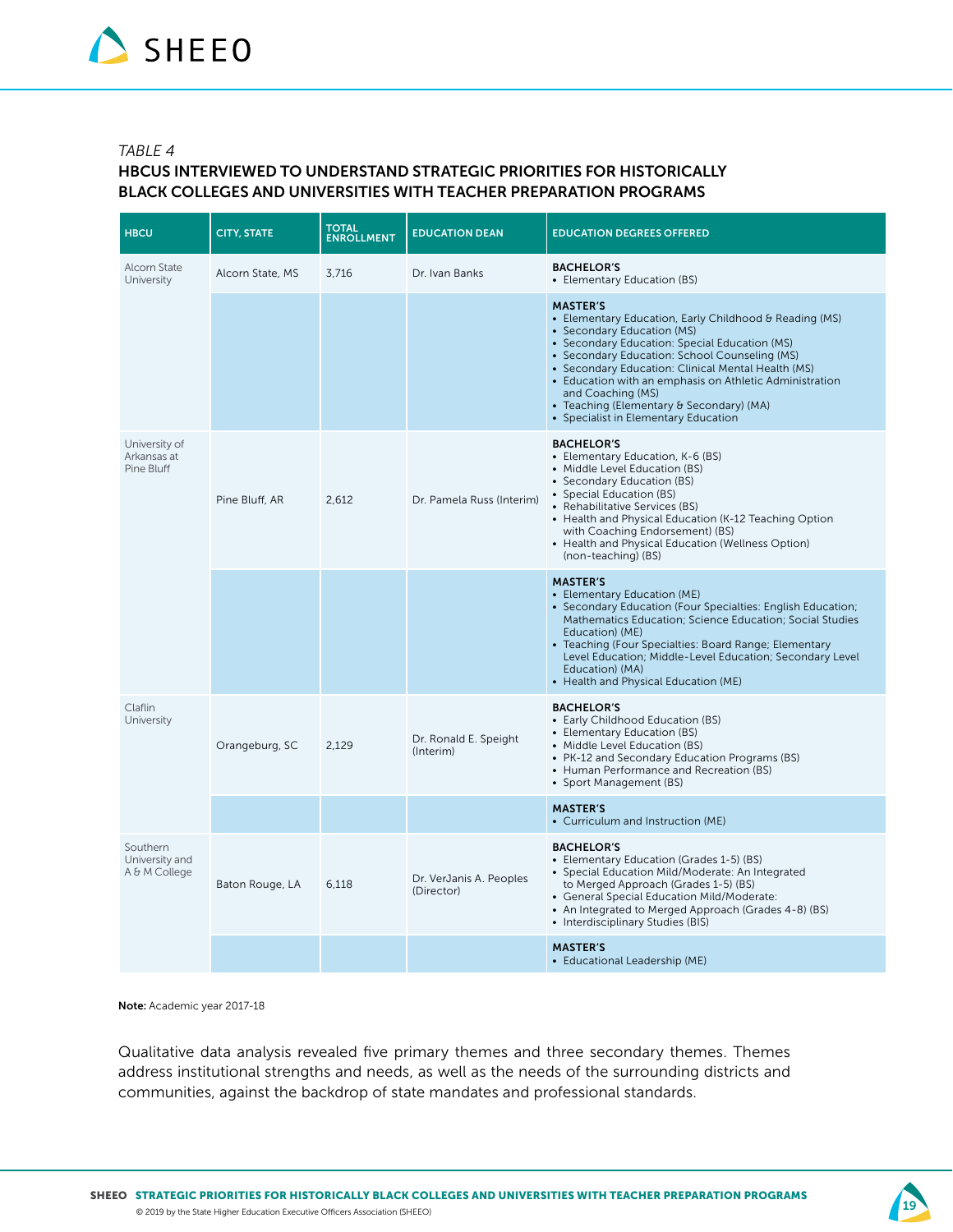<span id="page-19-0"></span>

#### THEME 1: PARTNERSHIPS

The importance of establishing and maintaining relationships between institutions, districts, and the community was emphasized. One dean said, "You can't assume that a university can fully prepare teachers; there has got to be a partnership."

Another shared a similar sentiment, "It is not the university that is going to save the district. The district can do a whole lot to help us improve our teacher education program and our other programs on campus, too."

The education deans overall reported having strong relationships with the districts. "We look at the district as an extension of the university and the university as an extension of the district. In-service teachers and faculty are colleagues who happen to work in different places," said one dean, describing their relationship.

These strong relationships were, in part, attributed to the size of communities being small and near to each other. Many deans commented on the closeness of the community, stating that "everybody knows each other." The education deans also noted being close with the district superintendents. Further, many of the principals, school leaders, and teachers within the public school districts were trained at the respective HBCU within their community.

Education deans noted serving on an advisory board or co-op groups with district superintendents where superintendents advise them on the needs of the district. In addition, schools of education are engaging with the districts in "grow your own" initiatives. With this, districts reach within their own areas and provide scholarships and resources to recruit and train their own teachers so that they will then come back and teach in the districts.

Also, this initiative targets teachers on waivers and universities assisting them in obtaining teacher certifications. Continued efforts are needed to strengthen relationships, including efforts to increase parental involvement and political engagement. One dean said, "The battle is bigger than the school and the university."

#### THEME 2: CONTINUED PROFESSIONAL DEVELOPMENT

The interviews revealed a consensus regarding the importance of professional development for continuous growth on the part of both the districts and HBCUs. A lack thereof is a downside. As one dean noted, "We don't invest enough in professional development, and then we get mad that people keep doing things the way they have always done them...You must go somewhere and learn something new."

The universities have made efforts to provide professional development for in-service teachers. These various opportunities have allowed, at the district level, development of growth plans and modules for working with English language learners and preparing for licensure exams, and have included offering certificate programs. As mentioned above, the need for professional development is twofold.

One dean said, "We need the input of experienced teachers early on in the process to make sure that what we are doing at the university makes sense and that it reflects what the teachers have to do in the school." Continued nurturing and support is necessary for novice teachers and those students who've recently completed their studies and are entering their first years of teaching. This continuation of the grooming process leads to preparing an effective teacher.

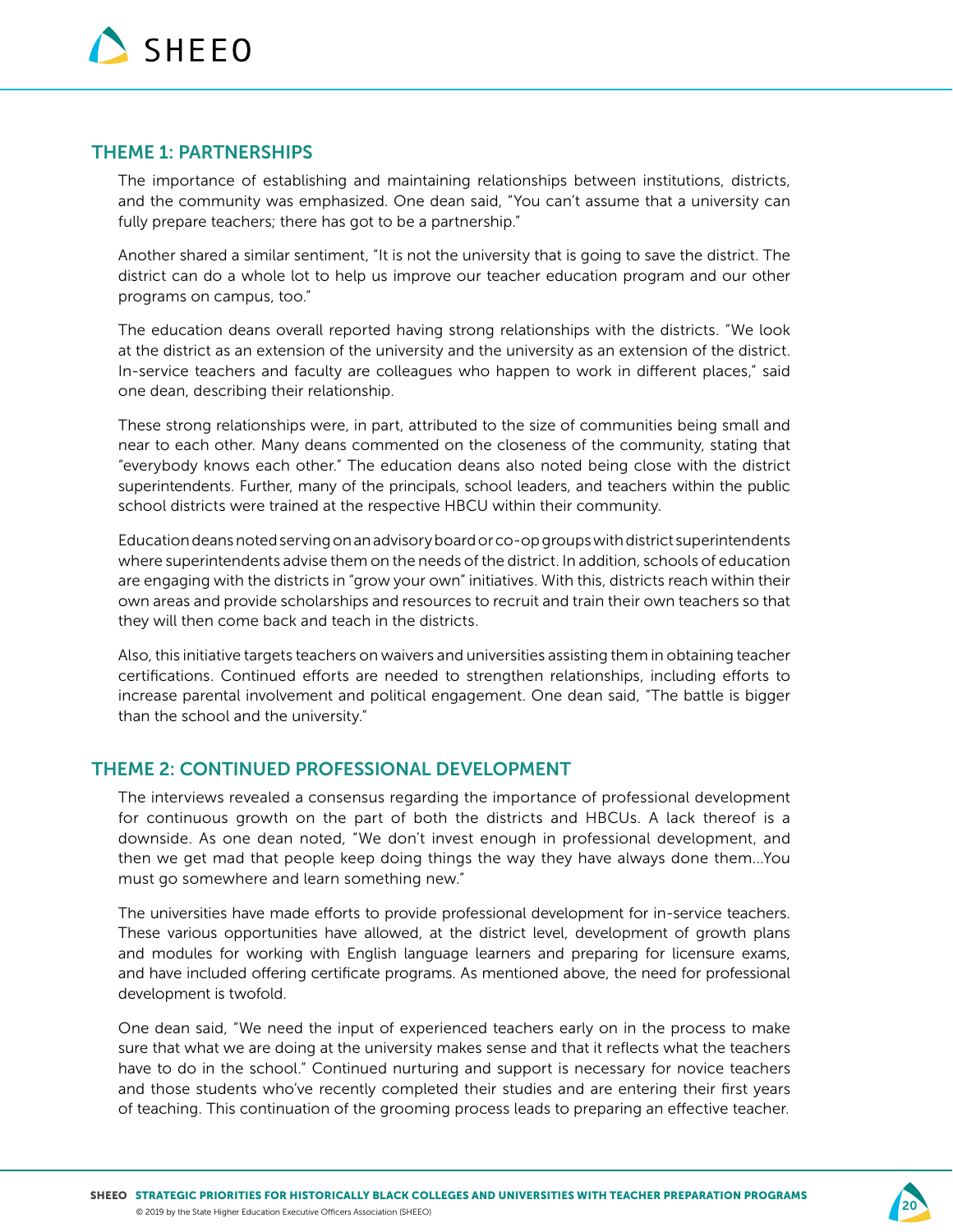<span id="page-20-0"></span>

#### THEME 3: COLLEGE PREPAREDNESS

Students are not entering college prepared to reach certain benchmarks, such as passing standardized exams. Also, students' competitiveness as college applicants is thwarted. To address this, HBCUs have offered dual enrollment, ACT prep, and mentorship programs that will enable them to be prepared for college. Continued and targeted efforts are necessary, as noted in this statement:

*Generally, a lot of schools don't know about these programs, but if we are partnering with schools, we will send it out and let them know that there is assistance in the state for students who are interested in enhancing their test scores on the ACT.*

Another shared a similar experience:

*What I'm trying to encourage students to do is, it's just easier to do it while you're in high school, just try to make the grade on the ACT. We can work to try to get you where you need to score in order to get into teacher education.*

Further, earlier interventions are necessary. As one dean noted, "Algebra 1 is now the gatekeeper." In significantly distressed districts, a pipeline exists whereof was said, "They don't go to middle school, they go to juvenile hall."

One dean argued that a substantial proportion of these students are there "because they are illiterate." There are several effective programs which address these issues, and districts are encouraged to allocate attention to reviewing what successful districts are doing and then instituting those effective practices within their respective districts. Said one dean, "We just need to stop reinventing the wheel."

#### THEME 4: STANDARDIZED EXAMS

Education deans shared challenges that arise with students needing to pass examinations such as the ACT, Praxis, and licensure exams. State mandates require that students obtain specific examination scores, which, in some cases, are significantly higher than average performance rates for African American students. One dean expressed:

*The mean ACT score for Black students is 16, and you need a 22 to get into teacher education — we can never win. The public schools are not preparing our students to enter college or to have that 22 on the ACT, so we're always a step behind in preparation.*

The students and the university are both at a disadvantage in that this issue significantly reduces eligible students for HBCU teacher education programs and, in turn, affects enrollment rates. "Passing Praxis Core has been the hurdle that shrinks the number of teachers that we produce every year,'' one dean noted. Effects are seen with student retention as well. One dean said:

*We are finding that a number of students, once they get here, begin to hear horror stories about Praxis and things students tell them so some of them become so fearful that they decide to change their major at the outset. They won't even attempt to pursue a degree in Education because they fear the idea of taking the Praxis.*

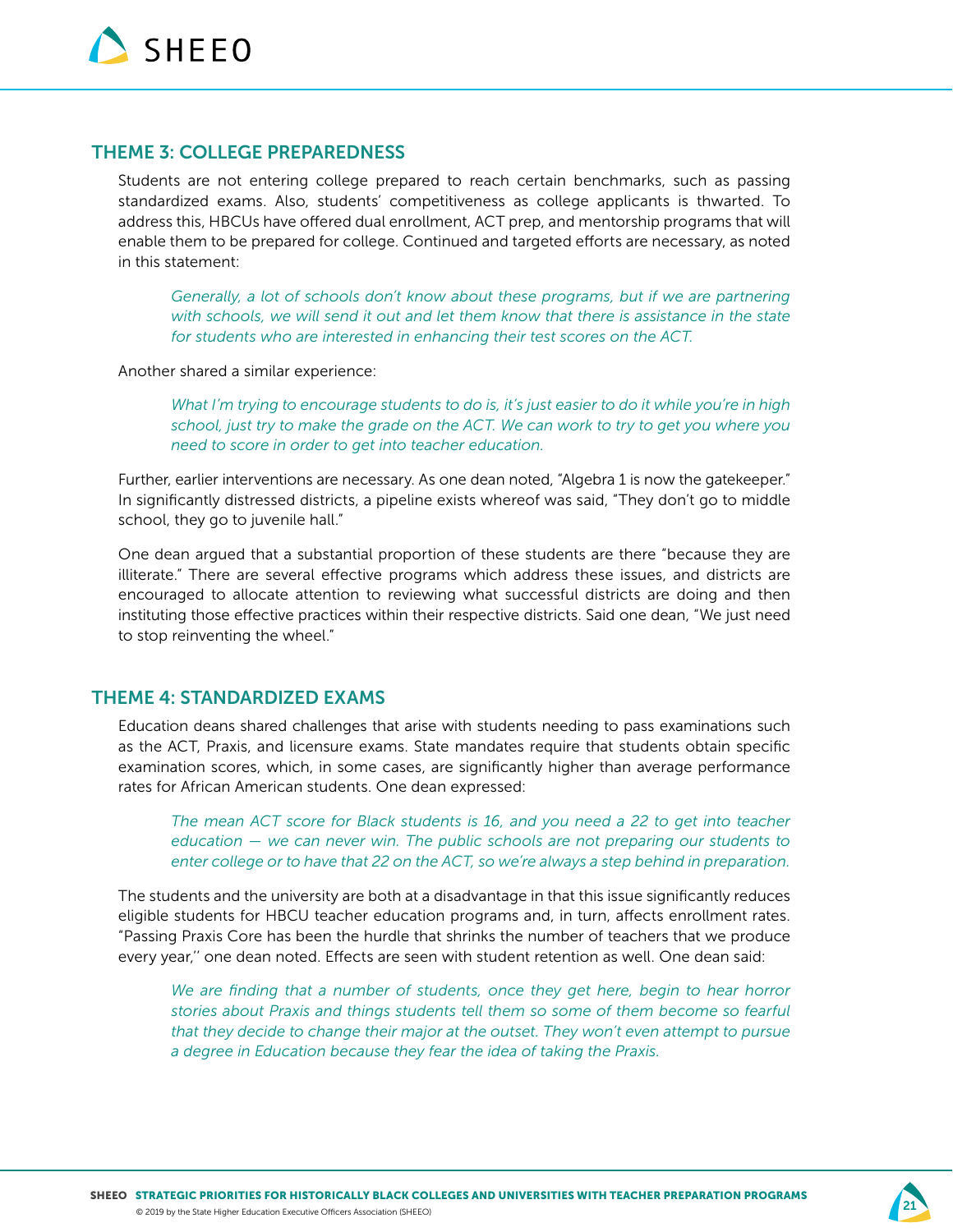<span id="page-21-0"></span>Students also face difficulty passing licensure exams. The exams are numerous and expensive, which presents challenges for students. One dean noted, "It costs as much to take one area as it does to take all of the areas at the same time."

The interviews revealed a shared concern that the content areas tested within these standardized examinations do not correlate with what candidates will do in the classroom, and are not representative of real life situations within the field. In addition, the exams neither adequately measure how capable candidates are or their subsequent performance as a teacher, nor do they predict success. Education deans noted a lack of empirical evidence that supports how the mandated passing scores and content areas are determined. Also noted is that the mandated standards change often and seemingly after some success is made in raising exam performance rates. In the following statement, one dean shared this experience:

*I don't want to say it's intentional, but it just seems to be very coincidental that we make progress and then all of the sudden the standards change. The passing score that you need increases and then you have again a large number of African American and students of color who don't pass and then students in rural areas that don't pass.*

#### THEME 5: BROADENING UNDERSTANDING BEYOND MANDATED CONTENT AREAS

The education deans highlighted their shared mission to produce teachers who are highly qualified to teach in high-risk school districts that are rural or urban. To accomplish this, it is imperative that teacher candidates possess an understanding beyond the content knowledge to be truly effective. Moreover, in addition to the mandated content areas, the deans discussed the shared expectation that their teacher candidates excel in areas related to social justice and socio-emotional learning.

One dean explained, "That is taking into account more affective dimensions of the student, of understanding nonverbal cues from the learner's perspective. What that means is designing instruction that really does meet the individual needs of the learner." Teachers need to have a lot more socio-emotional effectiveness, resourcefulness, compassion, and a better understanding of the world and of diverse cultures.

A common strength of HBCUs is that "the faculty is extremely committed to helping teacher candidates understand that they are teaching a content area that is critical but at the same time have to pay attention to the family, the community, and again, generally, the other issues that kids bring to school," said one dean. This ensures that teacher candidates understand what it truly takes to create the kind of environment in school where students are inspired to learn.

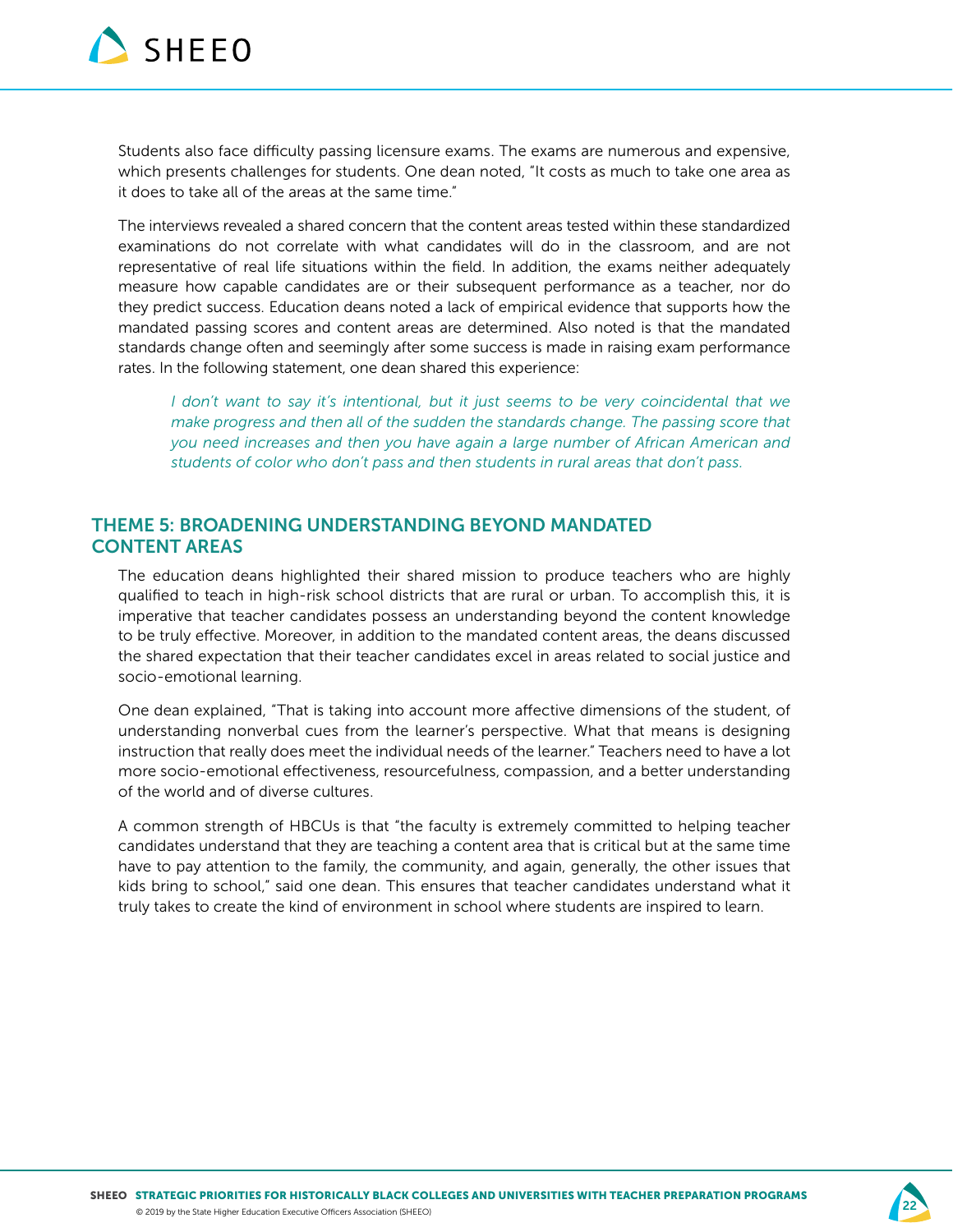<span id="page-22-0"></span>

#### SECONDARY THEMES

#### INSTITUTIONAL STRENGTHS

The education deans noted institutional strengths as well as program characteristics that enable success in quality teacher preparation. They reported receiving support from the alumni, community, and the university administration. One said, "There is tremendous loyalty to the institution. We can always count on our alumni to support different school initiatives."

Another stated that their alumni are "one of the best in the country of all HBCUs in the nation." Regarding support from university administration, one dean reported having "absolute support." The support received at the university level was attributed to the university's realization that "education is the foundation of the university." One dean also noted that, "In terms of meeting the mandates of national and state accreditation, the university is very supportive of those."

Characteristic of HBCUs is the commitment of faculty and the quality of the training experiences offered. When highlighting their program, one dean said:

*We have over 600+ field-experience hours before the students teach in the last semester of their fourth year of college. Beginning field-experience classes are in high-risk schools so you can see the types of issues teachers are dealing with so your mind is really open when you get to your upper-levels practicum and student teaching; you've seen the best practices.*

Often the students in these programs view teaching as a way to give back to the communities they come from. After the completion of the program, the deans noted that they had great success in assisting students in obtaining local job placements. One dean said:

In most cases, if the school that they are working in has a vacancy the next year, they *will already have a job at that school if that student wants to stay there. Beyond that, the rest of them, at the 100 percent level, have jobs, in most cases, before they even finish student teaching. We've done a good job of that.*

#### INSTITUTIONAL NEEDS

Freedom, flexibility, and support were emphasized as the current needs of the institution. The mandates under which the teacher education programs are held do not allow for a lot of freedom, which historically has allowed HBCUs to meet their students' needs in the best way. One dean stated that their program must obtain "special permissions" to implement certain program objectives (e.g., student field-experience placements in low-performing schools in surrounding communities) and felt that the program is "not trusted to understand which teachers are successful and which are having problems."

To address the restrictions placed on these programs, one dean suggested, "I think when people have programs that are innovative, cutting edge or creative, the policymakers need to allow them to pilot them, and maybe fund some pilots."

Financial support is a continual need at HBCUs to address high mandates. One dean said, "When you have professional schools that have to deal with accreditation issues that deal with having to have highly qualified faculty, it's real important to have budgets that reflect that."

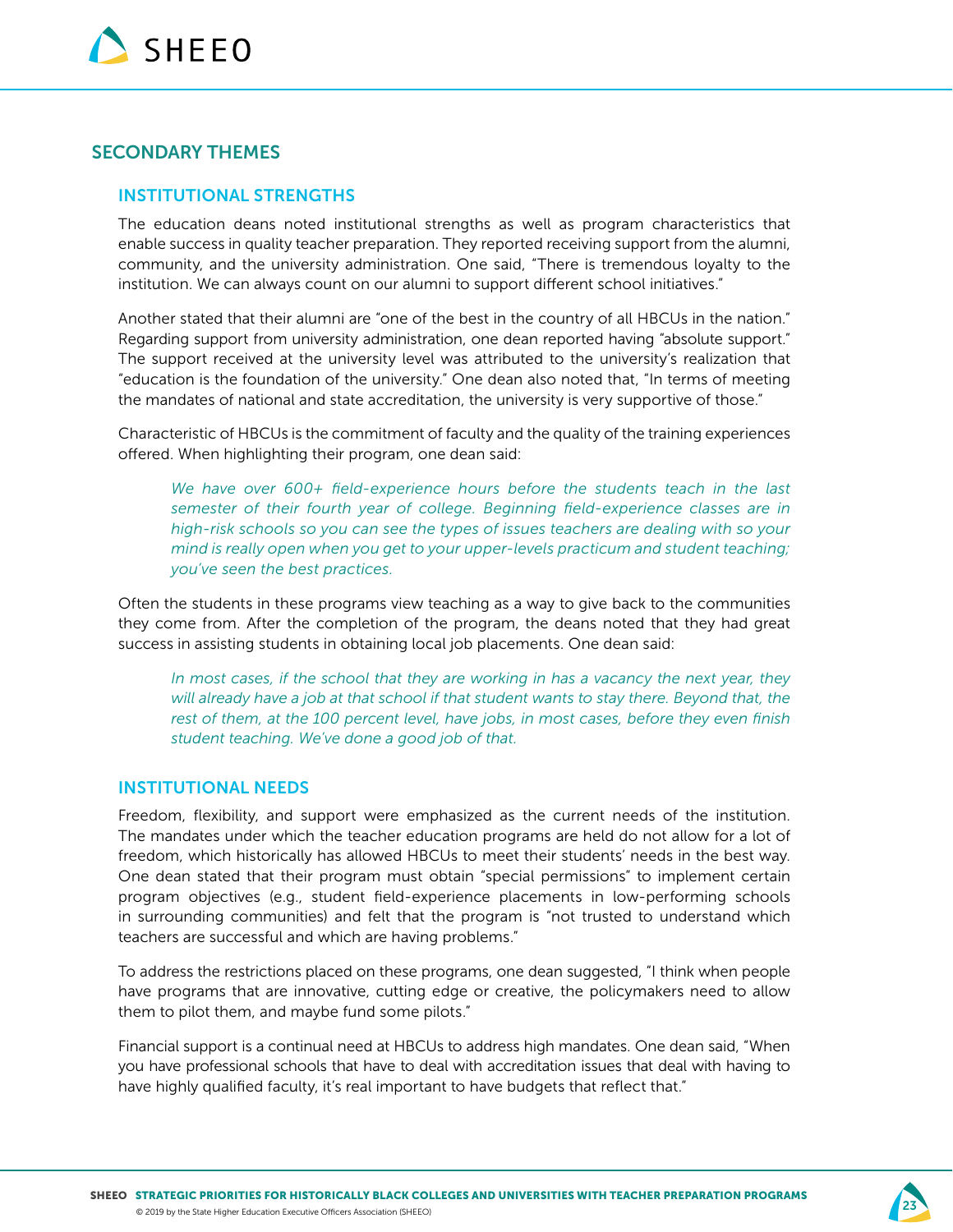#### <span id="page-23-0"></span>NEEDS OF TEACHERS IN SURROUNDING DISTRICTS

The surrounding districts are facing challenges with recruiting and retaining quality teachers. The education deans attributed it to the current low salaries and lack of incentives (e.g., signing bonuses, housing assistance), which result in high attrition rates. In addition, teachers in STEM, particularly, present a high turnover rate. One dean said, "A lot of teachers in the STEM area may start off teaching in some of the rural districts, but the goal is to get that experience and then move on to teaching in a more affluent district. So you have this constant high rate of attrition from the districts that need teachers the most."

#### **SUMMARY**

Interviews with HBCU education deans highlighted both the drivers and barriers to teacher preparation at HBCUs. The first theme, Partnerships, discusses how strong relationships with the surrounding school districts served as an institutional strength that drives success. The second theme, Continued Professional Development, emphasizes the need for continuous growth within teacher education on the part of both the districts and HBCUs. The third theme, College Preparedness, addresses a barrier that HBCU teacher education programs face in that students are not being prepared to enter the institutions which historically have served them specifically, the HBCU teacher preparation programs. The fourth theme, Standardized Exams, addresses another barrier students face: passing examinations, such as the ACT, Praxis, and licensure exams, to satisfy program enrollment and/or completion requirements. The fifth theme, Broadening Understanding Beyond Mandated Content Areas, highlights a driver for training quality teachers by challenging their candidates to develop an understanding beyond the content knowledge.

Several secondary themes brought more context and clarity to the primary issues facing HBCU schools of education. Institutional Strengths discusses various characteristics of the institutions and the programs that have served as positive factors in their efforts to advance their programs. Institutional Needs discusses the need for more freedom, flexibility, and financial support to adequately address the needs of the programs and the surrounding districts. Needs of the Surrounding Districts discusses the challenges that districts face recruiting and retaining quality teachers.

The themes discussed above allow for a better understanding of the challenges faced and successes of HBCU teacher education programs in producing quality teachers. Moreover, they provide insight into the ways that HBCUs can exert more leadership in their surrounding districts to help resolve some of the educational issues that plague African Americans, in particular, and students who are underrepresented, in general.

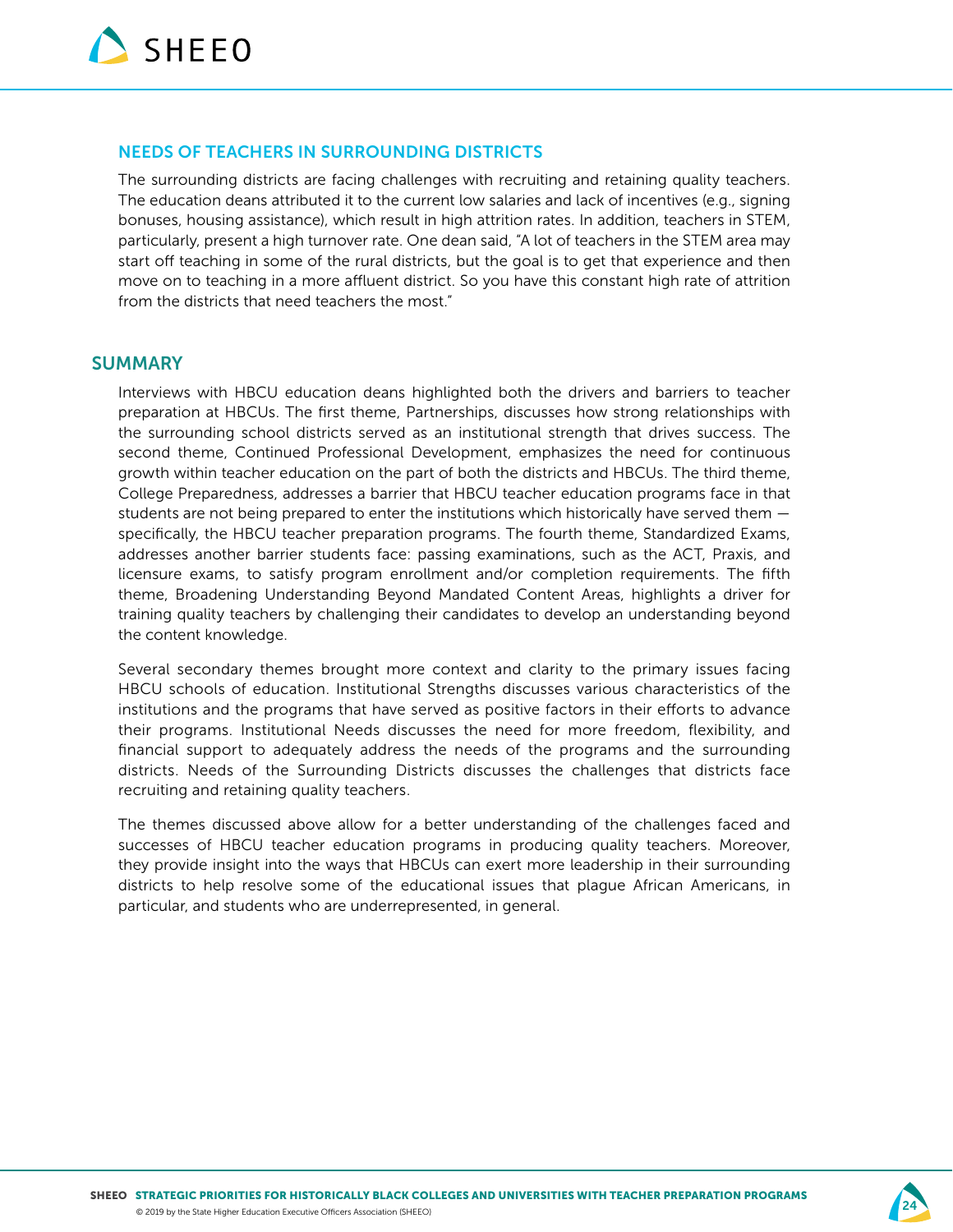### <span id="page-24-0"></span>STRATEGIC PRIORITIES FOR HBCUS AND TEACHER PREPARATION PROGRAMS

#### RECRUITING AND RETAINING TEACHERS

Hiring experienced and highly-effective teachers of diverse backgrounds is essential to creating an equitable learning environment. According to Partee (2014a), Black students have a lower possibility of having an effective teacher than White students. Majority Black schools typically have more inexperienced educators, reducing opportunities to achieve.

However, a more profound problem lies not in teachers' experience but in their lack of diversity. Statistical data indicate that by 2020, children of color will compose about half of all the K-12 students (Jackson & Kohli, 2016). Meanwhile, Black men represent less than 2 percent of the teaching force of a student body that is 7 percent Black male. By comparison, White female teachers comprise 63 percent of the teaching force of a student body that is 27 percent White female. Considering the entire student body, the United States has one White female teacher for every 15 students and one Black male teacher for every 534 students (Toldson, 2019). There are several major implications of the underrepresentation of Black teachers in U.S. schools.

Recruiting teachers of color is complicated by several issues. First, there is a pay gap between White and Black teachers' earnings. Second, educators of color experience bias from their colleagues. Third, there is high responsibility and low resource allocation in majority-minority public schools (Bland, Church, & Luo, 2014). Ingersoll and May (2016) consider the shortage of minority teachers "a major civil rights issue" (p. 1). Statistics indicate that over 40 percent of U.S. schools do not employ a single Black teacher (Jackson & Kohli, 2016). To improve the situation, researchers recommend enhancing the hiring process, bolstering teachers' preparation, and improving educators' working conditions (Podolsky, Kini, Bishop, & Darling-Hammond, 2017).

Currently, the demand for teachers is higher than the supply. There are several explanations:

- 1. The rising K-12 student enrollment (Berry & Shields, 2017).
- 2. Many schools are struggling to restore the positions of teachers that underwent severe cuts during the Great Recession.
- 3. The number of people entering the profession is constantly dropping. According to statistical data, there was a 35 percent drop in teacher preparation program enrollment between 2009 and 2014 (Berry & Shields, 2017).
- 4. The U.S. loses about 8 percent of its educators yearly, with the attrition level being nearly two times higher than in top-performing countries, such as Singapore or Finland.

There are several steps that authorities should take to improve teacher retention. Scholars consider initiating paid teacher residency projects as a viable approach to promoting the supply of professionals (Barth, Dillon, Hull, & Higgins, 2016). Also, programs to forgive all or part of student loans have the potential to attract more teachers. In addition, creating effective peer teams of minority teachers is a promising trend (Dee & Goldhaber, 2017). Therefore, it is possible to conclude that while recruiting teachers involves numerous difficulties, retaining them might gain a considerably improved rate under certain circumstances.

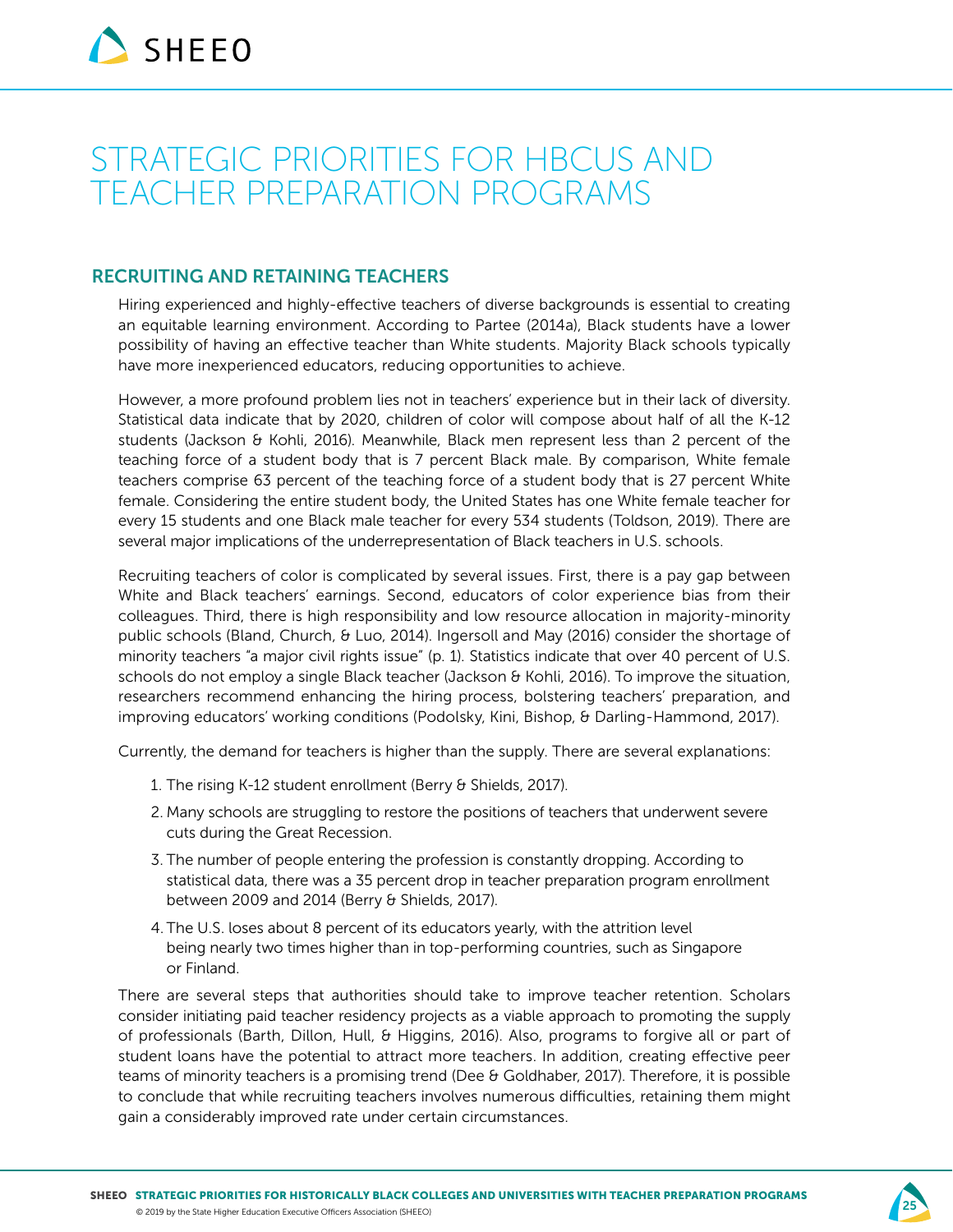#### <span id="page-25-0"></span>TEACHERS' CULTURAL COMPETENCE

The growing diversity of students necessitates teachers developing the competence to meet the needs of students of different races and ethnicities (Alismail, 2016). As Goldenberg (2014) notes, the common phrase "closing the achievement gap" involves more than aptitude (p. 112). It is important to "reframe" achievement "in terms of opportunity" (Goldenberg, 2014, p. 112). Low cultural competence among teachers worsens the disadvantages associated with segregated school environments.

Culturally sensitive teachers empathize with their students' experiences and are more likely to build a positive perception of learners' academic potential (Dilworth & Coleman, 2014). Researchers note that the underrepresentation of teachers of color reduces access to culturally competent teachers for African American students. According to Dilworth and Coleman (2014), Black teachers have a higher degree of social consciousness and are more committed to educating African American students. Taking this evidence into consideration, one may conclude that currently, HBCUs are central to the strategy for creating more opportunities for students of color to become engaged in the process of learning to the full extent.

One approach to enhancing cultural diversity is eliminating color blindness (Hachfeld et al., 2015). When color blind teachers claim to treat every student equally, they choose to treat them by the cultural values of White learners. Research demonstrates that White educators are prone to agreeing with color blind beliefs (Hachfeld et al., 2015). On the contrary, teachers of color more often choose multicultural approaches. Hachfeld et al. (2015) reports that multicultural-oriented educators demonstrate more pedagogically effective problem-solving tactics and choose less harsh disciplinary measures for their students. Thus, a viable approach to achieving cultural diversity is increasing the number of Black teachers in schools. As Jackson and Kohli (2016) note, teachers of color are well suited for African American students since they have a deep understanding of "the cultural experiences of these learners" (p. 1). Teachers of color have the potential to challenge racial inequality through the deep understanding of Black students.

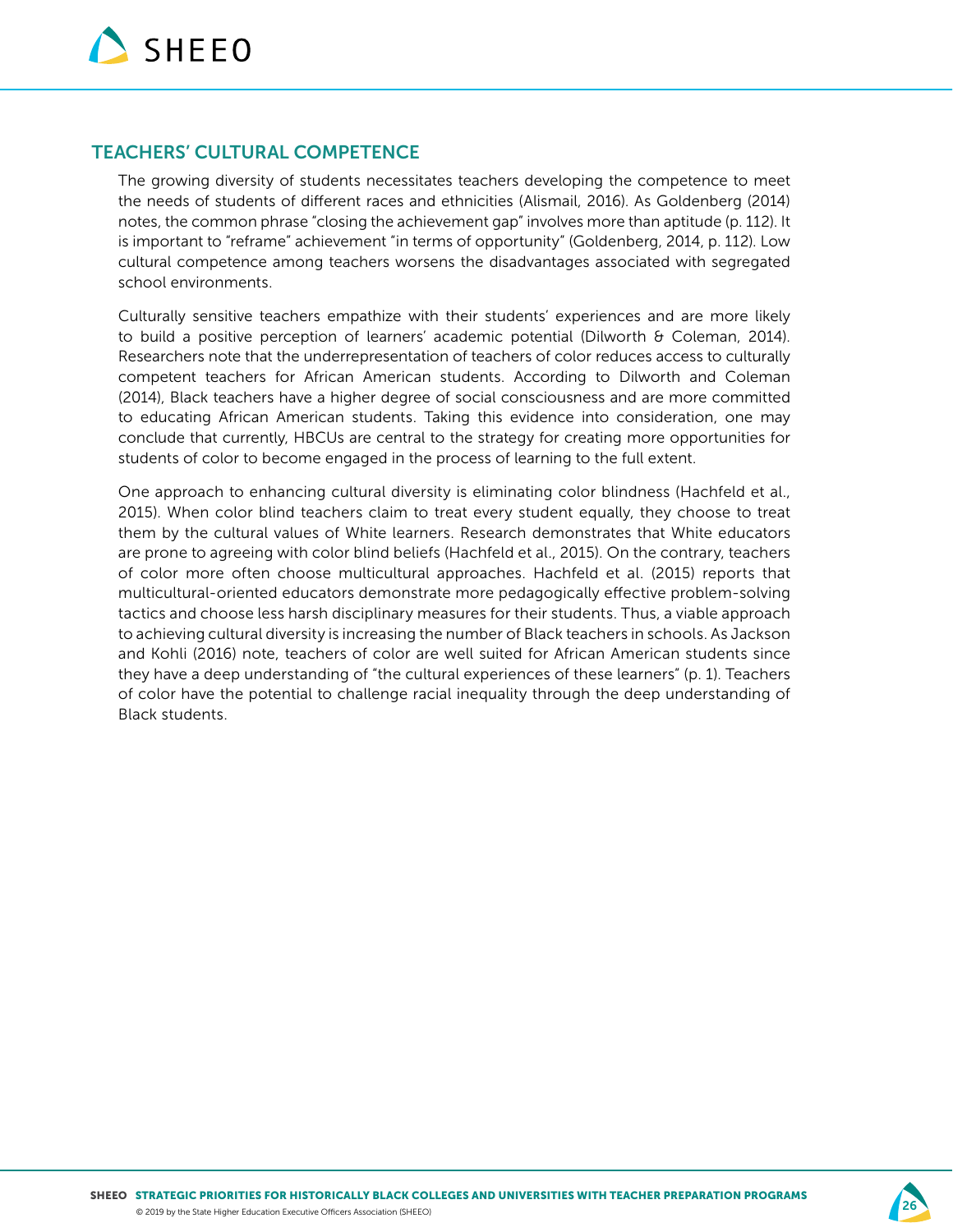# <span id="page-26-0"></span>CONCLUSIONS AND RECOMMENDATIONS

#### **CONCLUSIONS**

Educating teachers and shaping their professional worldviews starts in college, so HBCUs should shape their teacher preparation programs to address the needs that have been outlined with research. First, based on the research literature, it is necessary to increase opportunities for Black students, especially males, to become teachers. However, many obstructive policies stand in the way of opening opportunities to teachers of color. Sealey-Ruiz and Greene (2015) call these obstructions "educational genocide" (p. 55). The state policies should be race-conscious, rather than race-neutral, to expand opportunities to Black education students at HBCUs. HBCUs need the autonomy to advance a curriculum that is social justice oriented and integrates multiculturalism in the teacher preparation programs (Sleeter, 2016). Since many predominantly White institutions use color blind approaches to teaching, we need HBCUs to develop new systems that appreciate the growing diversity of this nation.

In the HBCU-adjacent school districts that we surveyed, African American students were the majority and faced the worst inequities. Therefore, it is necessary to increase the opportunities for Black teachers to implement their knowledge and cultural experience in schools. Recommendations to improve the possibilities of future teachers of color should not emerge from the status quo but germinate from the principles of critical race theory (Milner & Laughter, 2014; Sleeter, 2016). Milner and Laughter (2014) suggest three policies that can alleviate racial disparities in schools. The first policy involves reforming teacher education programs to focus on a deeper study of race. The second policy recommends the inclusion of a more profound analysis of poverty. Finally, the third policy presupposes the addition of investigating the connection between race and poverty to teacher preparation programs.

Banks (2015) notes that it is crucial to add more cultural experiences to the curriculum so that future teachers could be multicultural. By doing this, higher education establishments will promote equal opportunities for all school children under the guidance of unbiased teachers. Additionally, the education community should "take collective ownership" of the recruitment, preparation, and support of new teachers (Banks, 2015, p. 60).

Finally, colleges and universities should alter their teacher preparation programs so that they match the needs of young educators. As Dilworth and Coleman (2014) remark, currently, there are many programs that do not offer a sufficient degree of mentorship, which is one of the core elements of teacher retention. Thus, there are many ways in which colleges and universities could change their teacher preparation programs so that they would match both teachers' and students' needs. It is essential to introduce change to the educational system in order to alleviate racial disparities in U.S. schools.

Black students are dealing with racism and bias, implicitly and explicitly, from school personnel, including teachers and administrators. These racial biases manifest in placement and selection for enrichment opportunities like gifted and talented programs and AP classes; racial disparities in discipline; and uneven expressions of acceptance, compassion, respect, and admiration from teachers and administrators. This report supports a call for diversifying the teacher workforce, as well as using state resources, such as HBCUs, to strengthen diversity efforts.

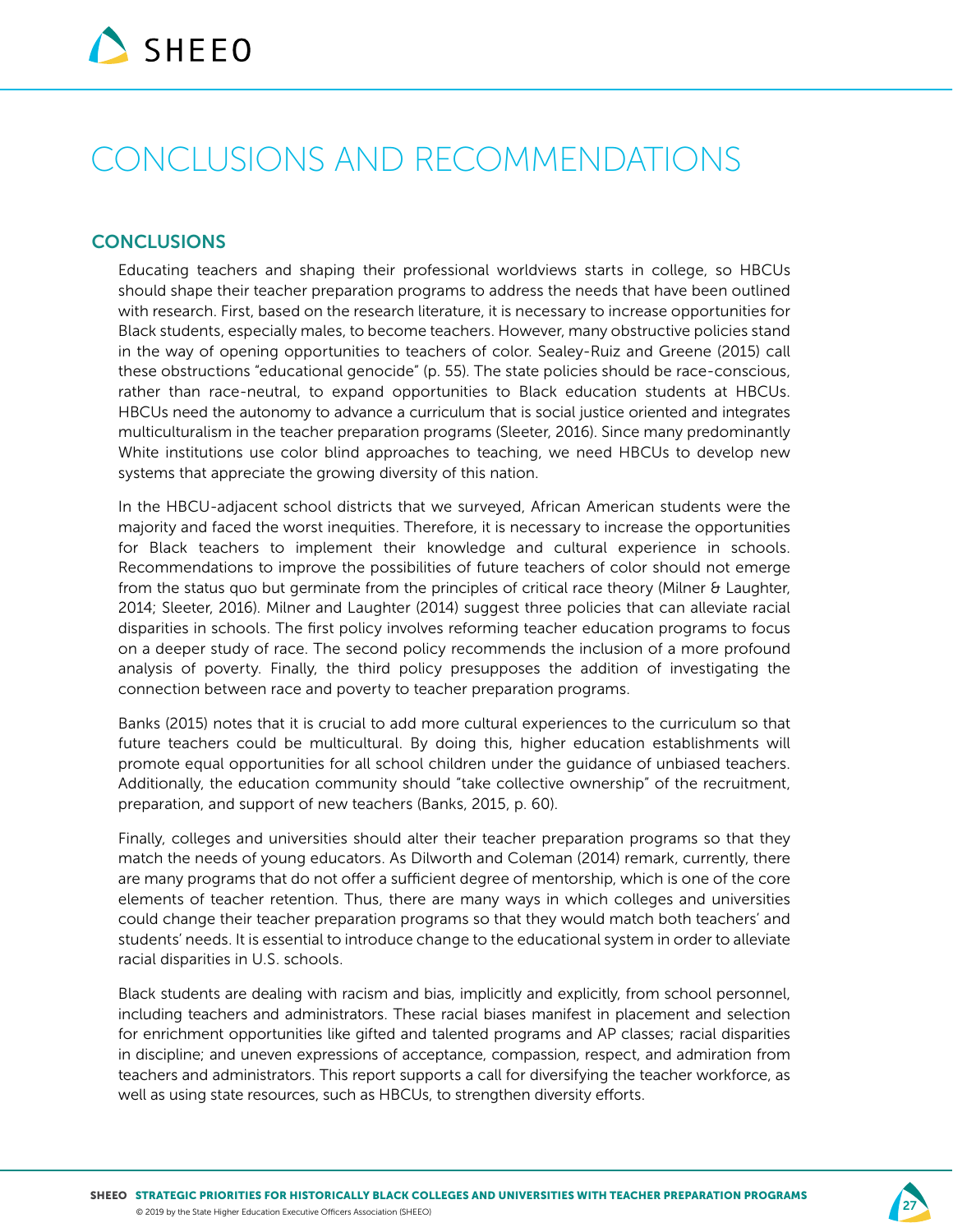<span id="page-27-0"></span>State higher education executives should consider the causes and implications of the teacher workforce in HBCU-adjacent school districts having significantly different racial and other demographic characteristics than the students they serve. In addition, more information about current teachers is needed to determine what resources are necessary to help teachers provide quality instruction to students.

Most district- and state-level recommendations to improve teacher quality focus on the academic capabilities of the teachers. However, the variance in the teachers' ability to teach students may not be a function of academic aptitude. Sufficient research evidence exists to suggest that social and emotional characteristics separate effective teachers from ineffective teachers. Teachers who are motivated, empathetic, genuine, and exhibit care and compassion for students, can connect with students in a way that helps them to better engage in the learning process.

State higher education executives should construct a profile that captures all the characteristics that extend beyond academic preparation  $-$  of an effective teacher who can teach a diverse student body. They should develop policies and procedures to encourage more teachers who fit this profile. The deans and directors of HBCU schools of education were clear that state requirements for admission to teacher education programs and certifications to be teachers are out of step with the needs of diverse learners.

#### RECOMMENDATIONS

- 1. State higher education executives should explicitly recommend an audit of teacher certification requirements to determine if biases in teacher credentialing are contributing to the lack of diversity in the teacher workforce and an unnecessary and unfair burden on HBCU teacher preparation programs.
- 2. State higher education executives should underscore the role that HBCUs play in preparing principals and counselors to cultivate an environment for teachers to develop cultural competence and enhance empathy and respect for students.
- 3. State higher education executives should identify potential biases in any new strategies to elevate standards for licensure. Newly implemented teacher licensure revisions in the state of Florida recently resulted in hundreds of teachers of color being fired. The new licensing standards also resulted in teachers with high ratings being fired.
- 4. State higher education executives should recommend cultural competency training for teachers statewide and endorse HBCUs with schools of education to provide continuing education training for in-service teachers. Culturally competent teachers invite open and honest dialogue about race and ethnicity in trainings, supervision, and interprofessional dialogue after confronting their own biases, assumptions, and prejudices about other racial or ethnic groups. Culturally competent teachers use professional resources and activities to develop specific skills to accommodate racially and ethnically diverse students.

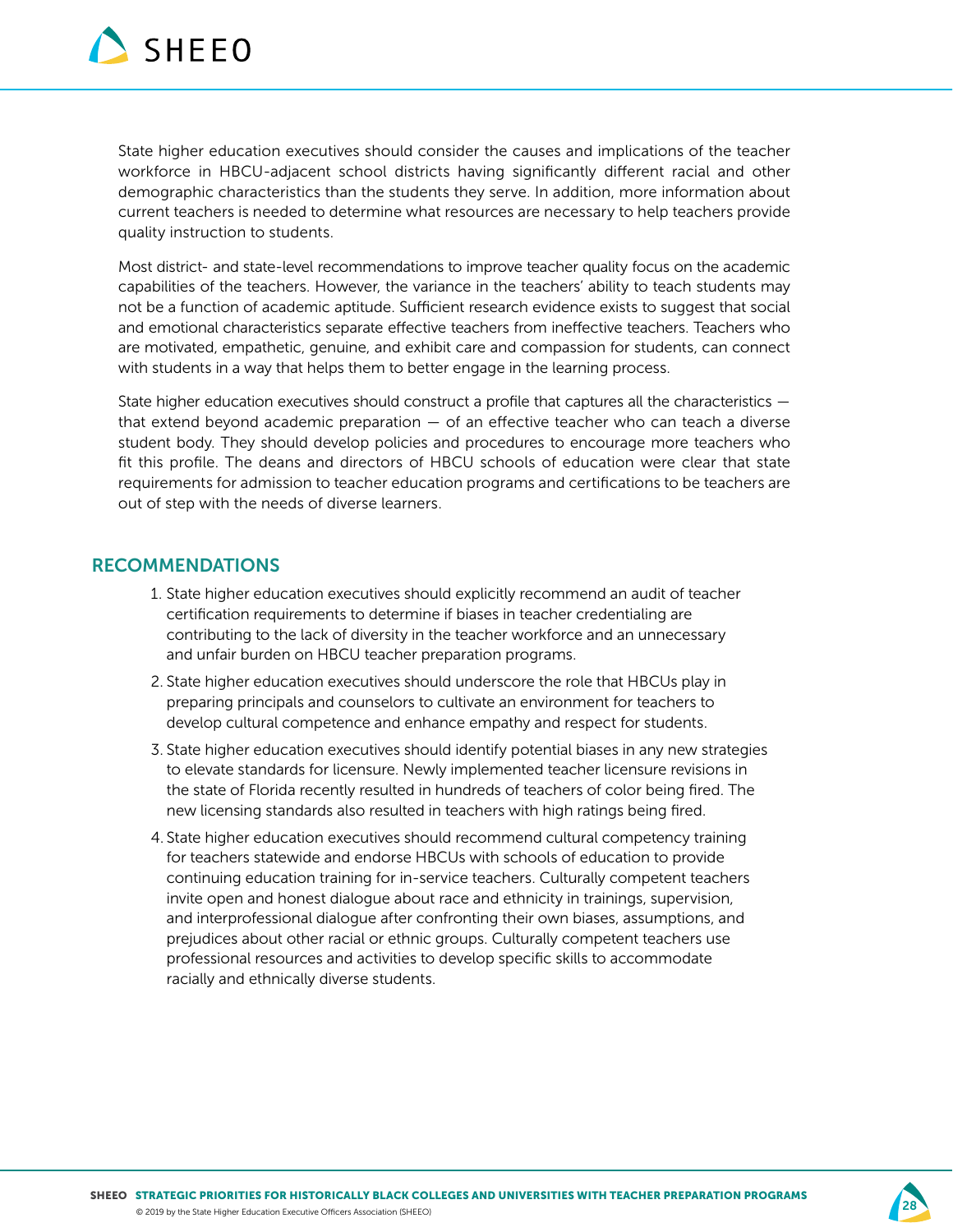<span id="page-28-0"></span>

## REFERENCES

Alismail, H. A. (2016). Multicultural education: Teachers' perceptions and preparation. *Journal of Education and Practice, 7*(11), 139-146.

Banks, T. (2015). Teacher education reform in urban educator preparation programs. *Journal of Education and Learning, 4*(1), 60-71.

Barth, P., Dillon, N., Hull, J., & Higgins, B. H. (2016). *Fixing the holes in the teacher pipeline: An overview of teacher shortages.* Retrieved from [http://www.fsba.org/wp-content/](http://www.fsba.org/wp-content/uploads/2016/06/CPE-Overview-of-Teacher-Shortages-April-2016.pdf) [uploads/2016/06/CPE-Overview-of-Teacher-Shortages-April-2016.pdf](http://www.fsba.org/wp-content/uploads/2016/06/CPE-Overview-of-Teacher-Shortages-April-2016.pdf)

Berry, B., & Shields, P. M. (2017). Solving the teacher shortage: Revisiting the lessons we've learned. *Phi Delta Kappan, 98*(8), 8-18.

Black, S. E., Cortes, K. E., & Lincove, J. A. (2015). *Apply yourself: Racial and ethnic differences in college application.* Retrieved from [http://users.nber.org/~cortesk/NBER\\_w21368\\_apply.pdf](http://users.nber.org/~cortesk/NBER_w21368_apply.pdf)

Bland, P., Church, E., & Luo, M. (2014). Strategies for attracting and retaining teachers. *Administrative Issues Journal: Education, Practice, and Research, 4*(1).

Bryan, N., & Ford, D. Y. (2014). Recruiting and retaining black male teachers in gifted education. *Gifted Child Today, 37*(3), 155-160.

Bryant, R. T.-A-F. (2015). *College preparation for African American students: Gaps in the high school educational experience.* Retrieved from [https://vtechworks.lib.vt.edu/bitstream/](https://vtechworks.lib.vt.edu/bitstream/handle/10919/83649/CollegePreparationAfricanAmerican.pdf?seq) [handle/10919/83649/CollegePreparationAfricanAmerican.pdf?sequence=1&isAllowed=y](https://vtechworks.lib.vt.edu/bitstream/handle/10919/83649/CollegePreparationAfricanAmerican.pdf?seq)

Carter, P. L., Skiba, R., Arredondo, M. I., & Pollock, M. (2016). You can't fix what you don't look at: Acknowledging race in addressing racial discipline disparities. *Urban Education, 52*(2), 207-235.

Dee, T. S., & Goldhaber, D. (2017). *Understanding and addressing teacher shortages in the United States.* Retrieved from [https://www.hamiltonproject.org/assets/files/understanding\\_](https://www.hamiltonproject.org/assets/files/understanding_and_addressing_teacher_shortages_in_us_pp.pdf) [and\\_addressing\\_teacher\\_shortages\\_in\\_us\\_pp.pdf](https://www.hamiltonproject.org/assets/files/understanding_and_addressing_teacher_shortages_in_us_pp.pdf)

Dilworth, M. E., & Coleman, M. J. (2014). *Time for a change: Diversity in teaching revisited.* Retrieved from [https://vtechworks.lib.vt.edu/bitstream/handle/10919/84025/](https://vtechworks.lib.vt.edu/bitstream/handle/10919/84025/ChangeDiversityTeaching.pdf?sequence=1) [ChangeDiversityTeaching.pdf?sequence=1](https://vtechworks.lib.vt.edu/bitstream/handle/10919/84025/ChangeDiversityTeaching.pdf?sequence=1)

Flashman, J. (2014). Friend effects and racial disparities in academic achievement. *Sociological Science, 1*, 260-276.

Gamoran, A., & An, B. P. (2016). Effects of school segregation and school resources in a changing policy context. *Educational Evaluation and Policy Analysis, 38*(1), 43-64.

Gerhenson, S. Hart, Cassandra, M.D., et al., (2017). *The Long-Run Impacts of Same-Race Teachers*. IZA Institute of Labor Economics.

Goings, R. B., & Bianco, M. (2016). It's hard to be who you don't see: An exploration of Black male high school students' perspectives on becoming teachers. *The Urban Review, 48*(4), 628-646.

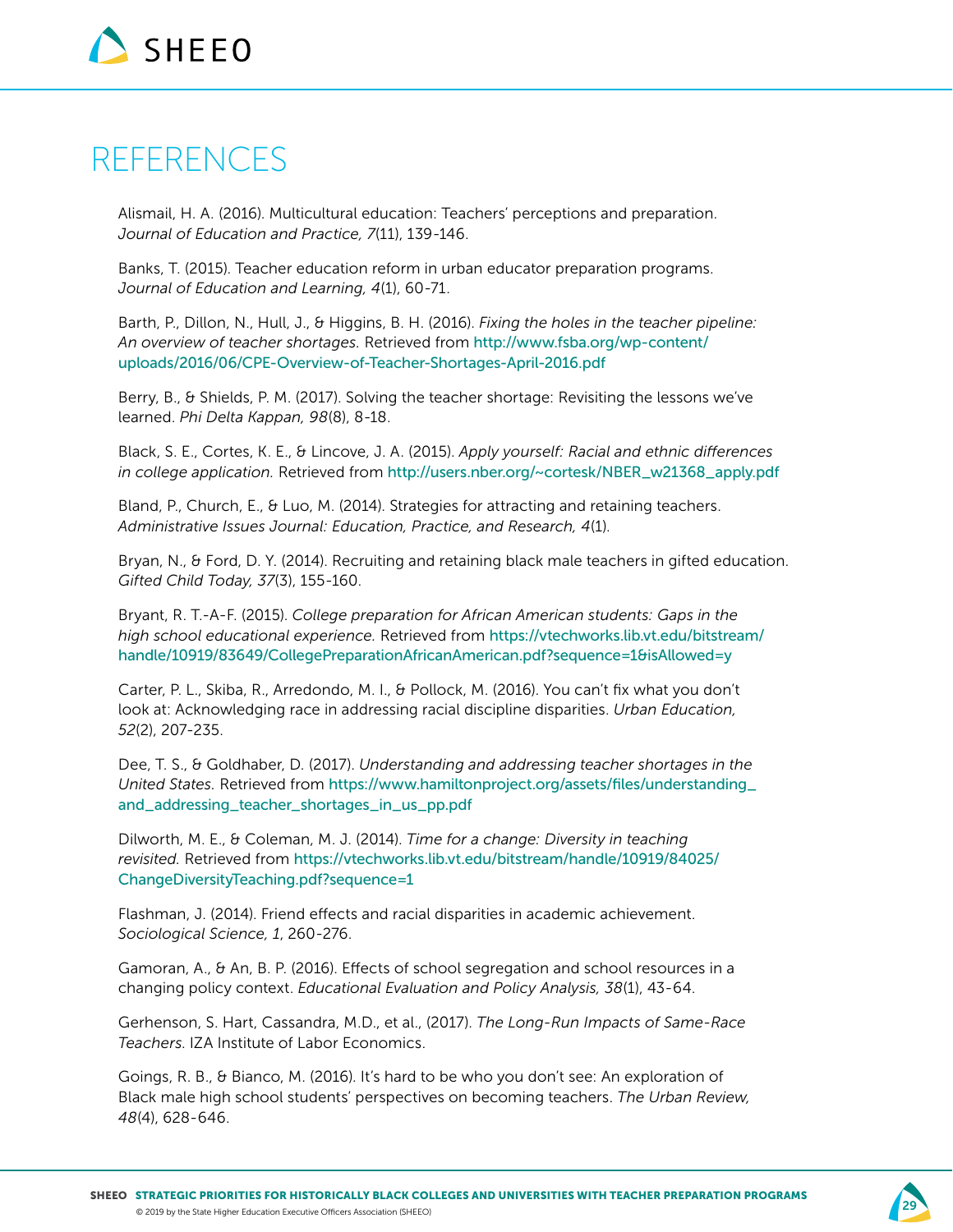

Goldenberg, M. B. (2014). White teachers in urban classrooms: Embracing non-white students' cultural capital for better teaching and learning. *Urban Education, 49*(1), 111-144.

Gregory, A., Hafen, C. A., Ruzek, E., Mikami, A. Y., Allen, J. P., & Pianta, R. C. (2016). Closing the racial discipline gap in classrooms by changing teacher practice. *School Psychology Review, 45*(2), 171-191.

Grissom, J. A., & Redding, C. (2016). Discretion and disproportionality: Explaining the underrepresentation of high-achieving students of color in gifted programs. *AERA Open, 2*(1), 1-25.

Groeger, L., Waldman, A., & Eads, D. (2018). *Miseducation: Is there racial inequality at your school?* Retrieved from <https://projects.propublica.org/miseducation>

Hachfeld, A., Hahn, A., Schroeder, S., Anders, Y., & Kunter, M. (2015). Should teachers be colorblind? How multicultural and egalitarian beliefs differentially relate to aspects of teachers' professional competence for teaching in diverse classrooms. *Teaching and Teacher Education, 48*, 44-55.

Haddix, M. M. (2017). Diversifying teaching and teacher education: Beyond rhetoric and toward real change. *Journal of Literacy Research, 49*(1), 141-149.

Ingersoll, R., & May, H. (2016). *Minority teacher recruitment, employment, and retention: 1987 to 2013.* Retrieved from [https://www2.calstate.edu/impact-of-the-csu/teacher-education/](https://www2.calstate.edu/impact-of-the-csu/teacher-education/Documents/minority_teacher_recruitment_employment_retention_brief.pdf) [Documents/minority\\_teacher\\_recruitment\\_employment\\_retention\\_brief.pdf](https://www2.calstate.edu/impact-of-the-csu/teacher-education/Documents/minority_teacher_recruitment_employment_retention_brief.pdf)

Irvine, J.J. and Fenwick, L.T. (2011). Teachers and Teaching for the New Millennium: The Role of HBCUs. *Journal of Negro Education,* (80)3, 197-08 Sum 2011.

Jackson, T. O., & Kohli, R. (2016). Guest editors' introduction: The state of teachers of color. *Equity & Excellence in Education, 49*(1), 1-8.

King, E., & Butler, B. R. (2015). Who cares about diversity? A preliminary investigation of diversity exposure in teacher preparation programs. *Multicultural Perspectives, 17*(1), 46-52.

Milner, H. R., & Laughter, J. C. (2014). But good intentions are not enough: Preparing teachers to center race and poverty. *The Urban Review, 47*(2), 341-363.

Morris, E. W., & Perry, B. L. (2016). The punishment gap: School suspension and racial disparities in achievement. *Social Problems, 63*(1), 68-86.

Munk, T. E., McMillan, M. M., & Lewis, N. R. (2014). Compositional effects, segregation and test scores: Evidence from the national assessment of educational progress. *Review of Black Political Economy, 41*(4), 433-454.

Oyserman, D., & Lewis, N. A. (2017). Seeing the destination AND the path: Using identity-based motivation to understand and reduce racial disparities in academic achievement. *Social Issues and Policy Review, 11*(1), 159-194.

Partee, G. L. (2014a). *Attaining equitable distribution of effective teachers in public schools.* Retrieved from <https://files.eric.ed.gov/fulltext/ED561064.pdf>

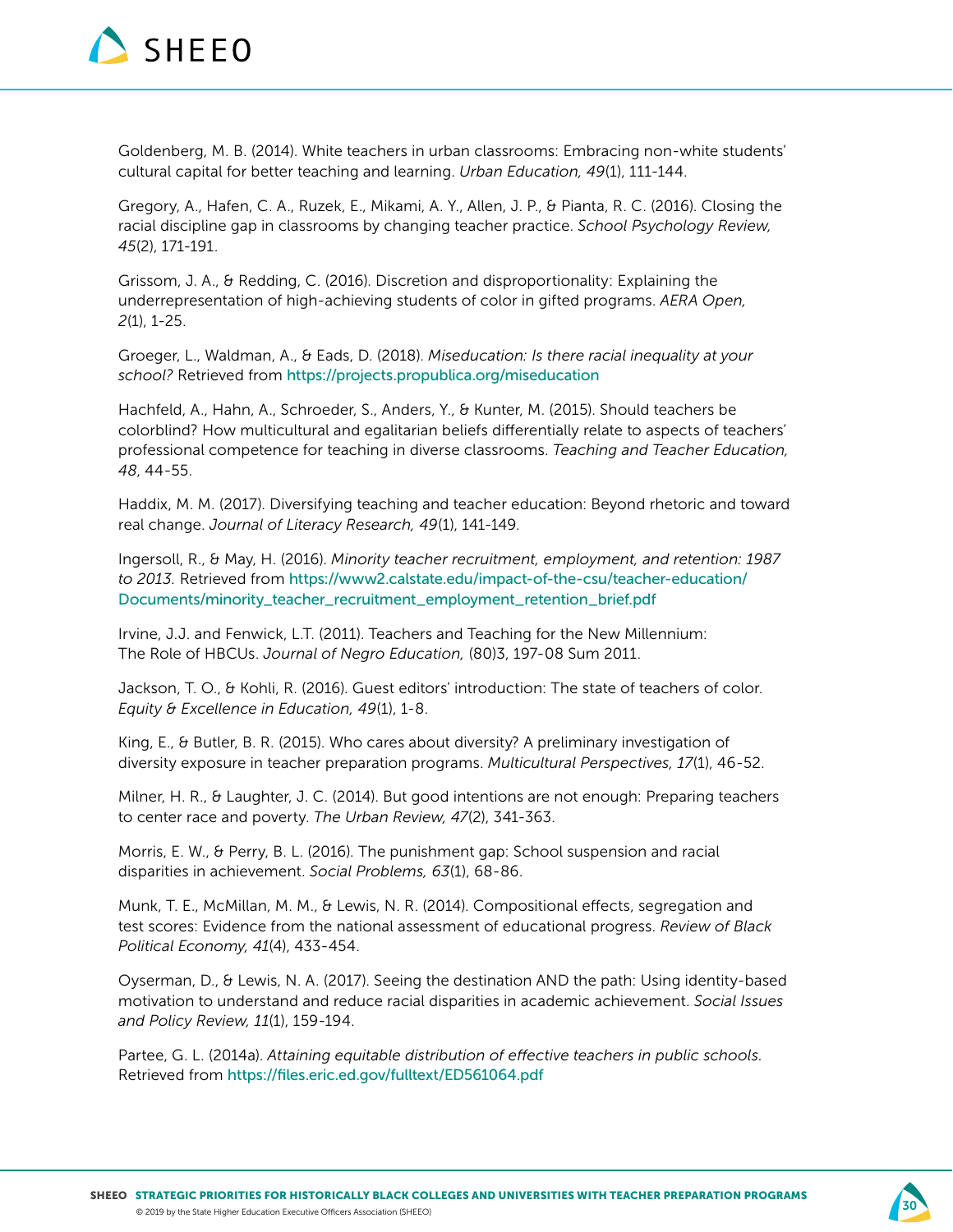

Partee, G. L. (2014b). *Retaining teachers of color in our public schools: A critical need for action.* Retrieved from <https://files.eric.ed.gov/fulltext/ED561078.pdf>

Podolsky, A., Kini, T., Bishop, J., & Darling-Hammond, L. (2017). Sticky schools: How to find and keep teachers in the classroom. *Phi Delta Kappan, 98*(8), 19-25.

Reardon, S. F. (2016). School segregation and racial academic achievement gaps. *RSF: The Russell Sage Foundation Journal of the Social Sciences, 2*(5), 34-57.

Sealey-Ruiz, Y., & Greene, P. (2015). Popular visual images and the (mis)reading of Black male youth: A case for racial literacy in urban preservice teacher education. *Teaching Education, 26*(1), 55-76.

Scholes, C. (2018). Having More Black Teachers is One of the Best Levers for Black Student Achievement. *Philly's 7th Ward: Finding Solutions for all Philadelphia Students.* December. Retrieved from [https:phillys7thward.org/2018/12/black-teachers-one-best-levers-black-student](https:phillys7thward.org/2018/12/black-teachers-one-best-levers-black-student-achievement)[achievement](https:phillys7thward.org/2018/12/black-teachers-one-best-levers-black-student-achievement)

Skiba, R. J., Arredondo, M. I., & Rausch, M. K. (2014). *New and developing research on disparities in discipline.* Retrieved from [http://www.njjn.org/uploads/digital-library/OSF\\_](http://www.njjn.org/uploads/digital-library/OSF_Discipline-Disparities_Disparity_NewResearch_3.18.14) [Discipline-Disparities\\_Disparity\\_NewResearch\\_3.18.14.pdf](http://www.njjn.org/uploads/digital-library/OSF_Discipline-Disparities_Disparity_NewResearch_3.18.14)

Sleeter, C. E. (2016). Critical race theory and the whiteness of teacher education. *Urban Education, 52*(2), 155-169.

Toldson, I. A. (2019). *No BS (Bad Stats): Black People Need People Who Believe in Black People Enough Not to Believe Every Bad Thing They Hear About Black People.* Brill-Sense: Boston, MA

Vázquez-Montilla, E., Just, M., & Triscari, M. R. (2014). Teachers' dispositions and beliefs about cultural and linguistic diversity. *Universal Journal of Educational Research 2*(8): 577-587.

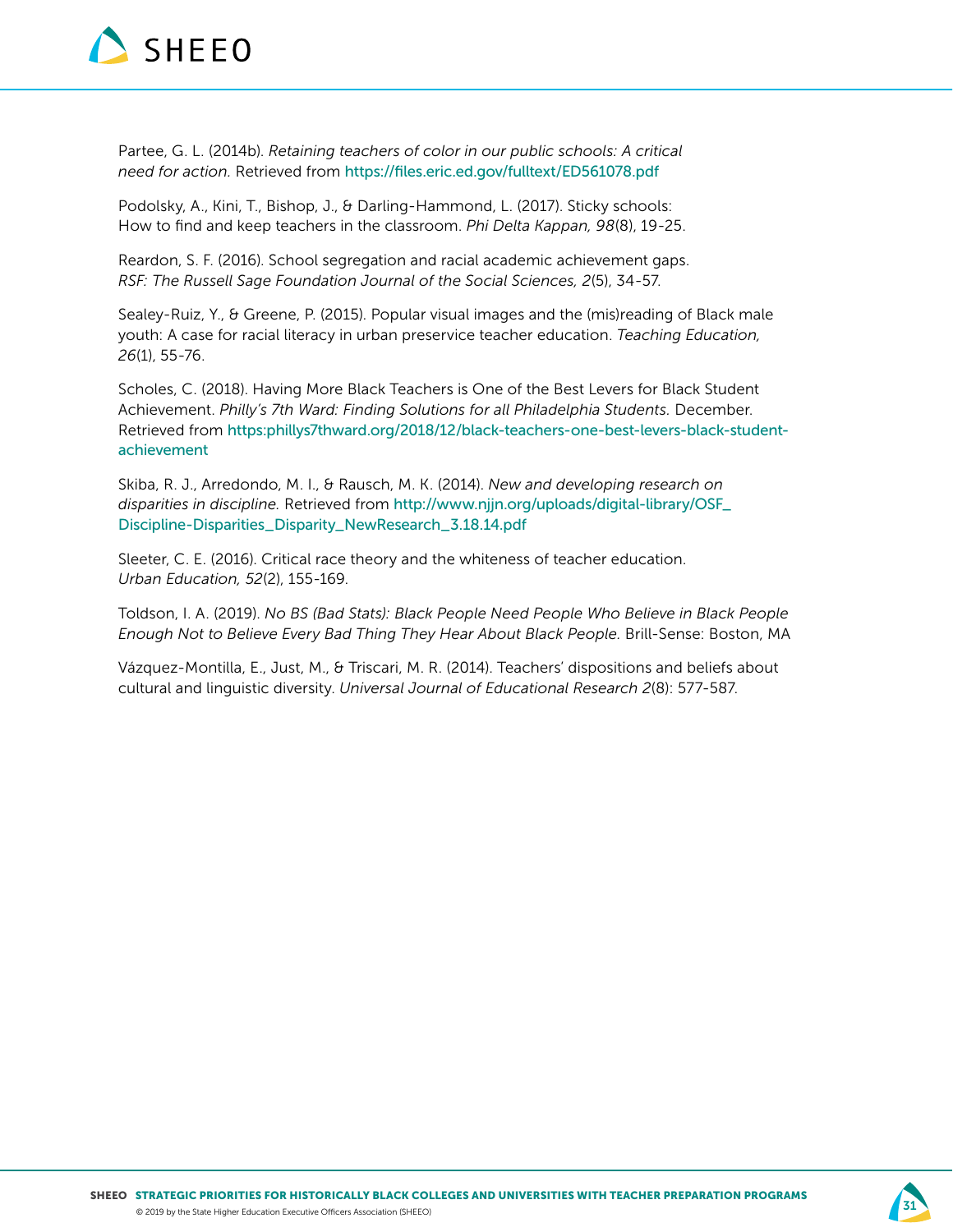## <span id="page-31-0"></span>ABOUT THE AUTHORS

Denise Pearson joined SHEEO in February 2016. She serves as the vice president of academic affairs and equity initiatives. In this role, she works closely with chief academic officers on a wide range of policies and practices areas aligned with states' higher education goals and priorities. Dr. Pearson's portfolio of work includes a focus on minority serving institutions, teacher preparation, accreditation, and student learning. She also leads SHEEO's work around equity and inclusion across organizational and state policy and practice areas. Prior to joining SHEEO, Dr. Pearson worked for five years at Winston-Salem State University as a tenured professor of education and in a variety of leadership positions, including dean of the faculty of education and assistant provost of faculty affairs. She previously worked for the University of Denver as associate academic dean in the College of Continuing and Professional Studies for eight years. Pearson holds a Ph.D. in administration and supervision of education from Marquette University, an M.A. in conflict resolution from University of Denver, an M.S. in education administration from Concordia University, and a B.A. in human services from Pace University.

Dr. Ivory A. Toldson is the president and CEO of the QEM Network, professor of counseling psychology at Howard University, and editor-in-chief of *The Journal of Negro Education*. Previously, Dr. Toldson was appointed by President Barack Obama to devise national strategies to sustain and expand federal support to HBCUs as the executive director of the White House Initiative on Historically Black Colleges and Universities (WHIHBCUs). He also served as senior research analyst for the Congressional Black Caucus Foundation and contributing education editor for *The Root*, where he debunked some of the most pervasive myths about African-Americans in his Show Me the Numbers column. A sought after speaker, Dr. Toldson has more than 65 scholarly publications and has been featured on MSNBC, C-SPAN2 Books, and NPR News. In print, his research has been featured in *The Washington Post*, CNN.com, *The New York Times, The Root, The National Journal, Essence Magazine,* BET.com, theGrio.com, and *Ebony Magazine*.

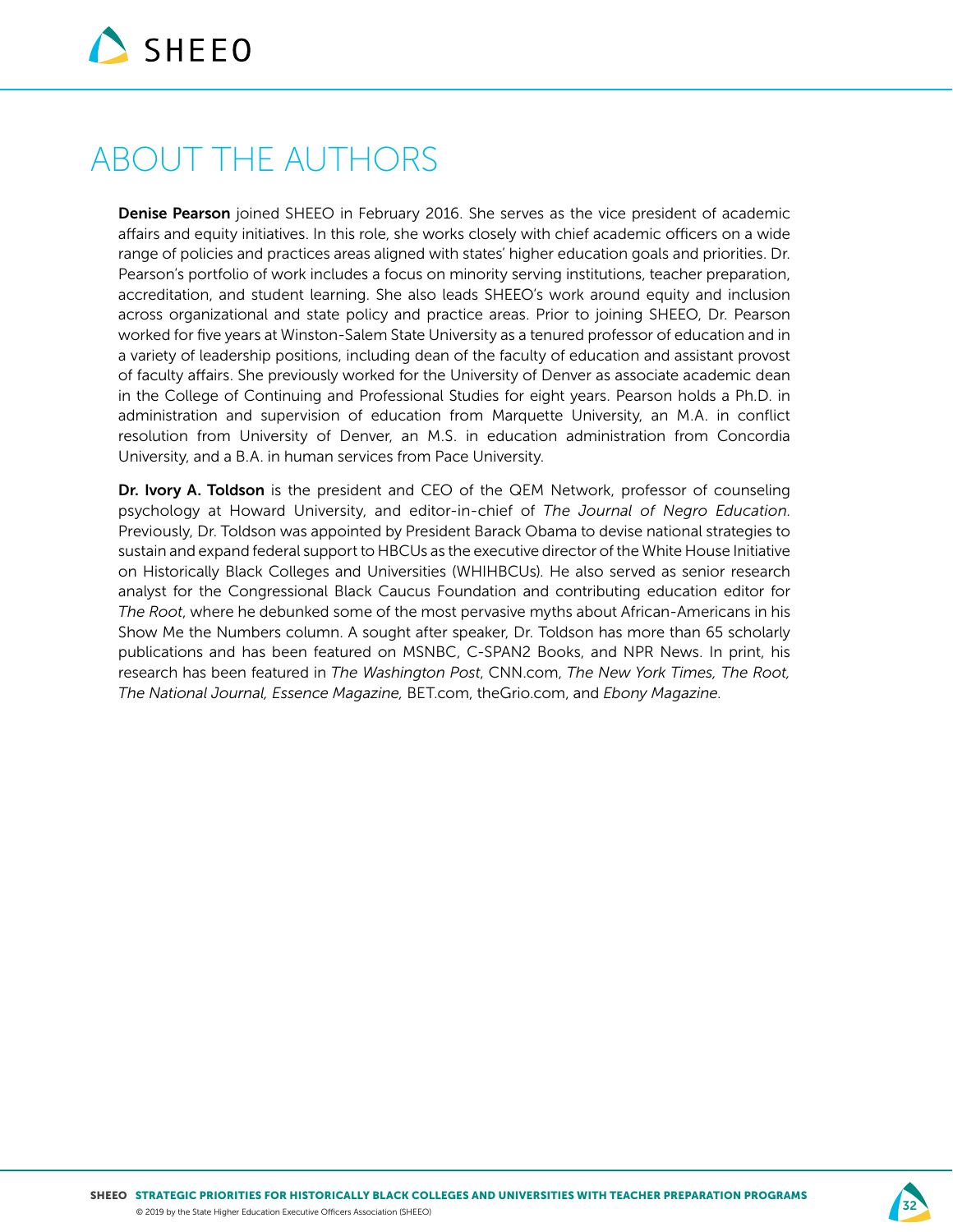